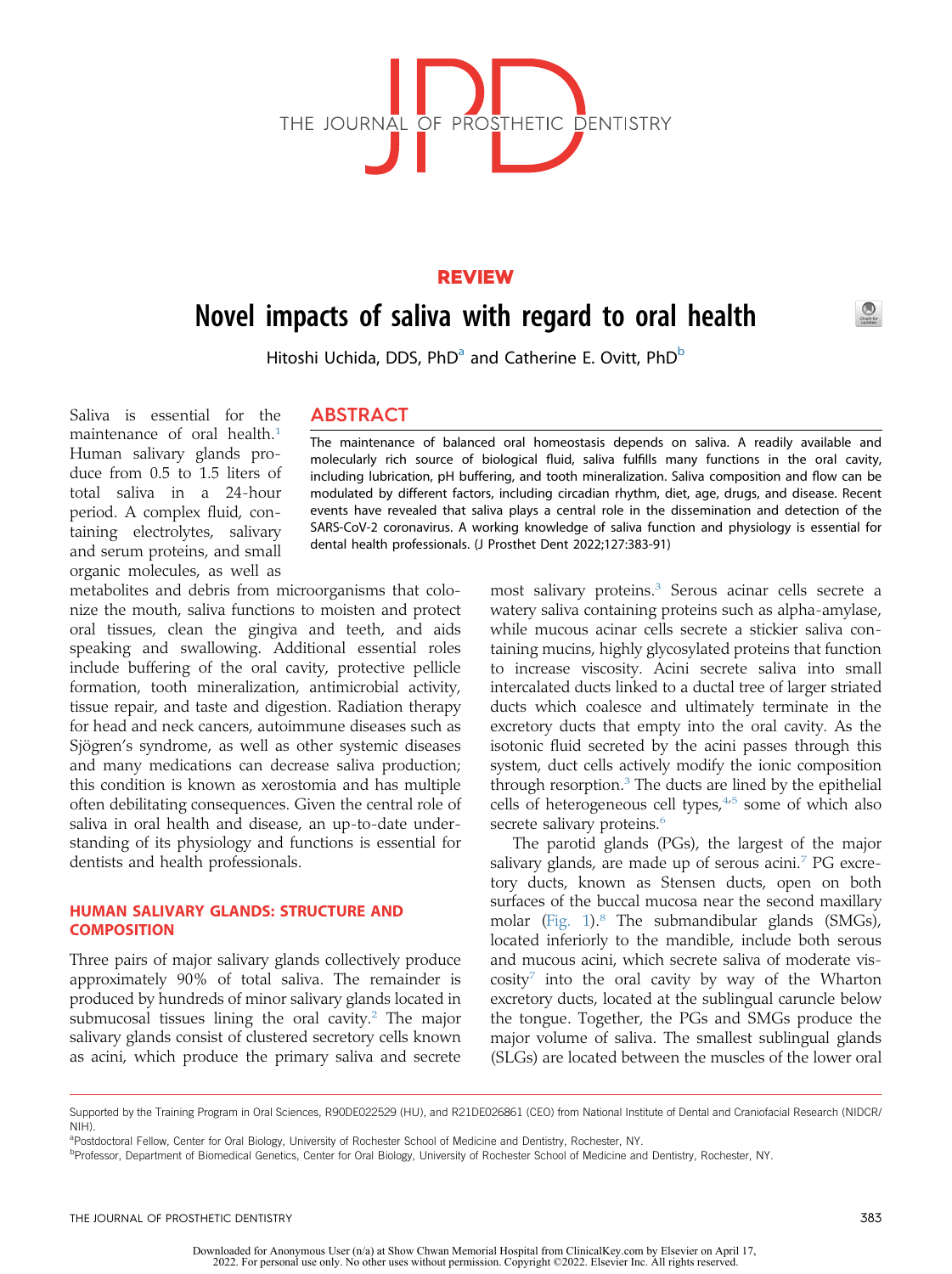<span id="page-1-0"></span>

Figure 1. Location of parotid, submandibular, and sublingual major salivary glands in relation to tongue, mandible, and oral cavity. Points of entry of excretory ducts from each gland into oral cavity indicated. Nerves shown in yellow. Reprinted with permission. © 2013 Terese Winslow LLC, U.S. Govt. has certain rights.

cavity floor. The SLGs secrete a small volume of highly viscous saliva produced by mucous acini, mixed with a few serous acinar cells, which passes through the Bartholin and Rivinus ducts into the oral cavity at the sublingual caruncle and the sublingual fold, respectively. Hundreds of minor salivary glands, approximately 1 to 2 mm in size, drain into short excretory ducts which are widely distributed throughout the oral submucosa.<sup>[9](#page-5-8)</sup> With the exception of von Ebner glands, which are serous, the minor salivary glands are made up of mucous acini.

#### SALIVA SECRETION

The mechanism of saliva secretion is the same in all salivary glands, although the composition and volume of saliva produced vary widely.<sup>[10,](#page-5-9)[11](#page-5-10)</sup> Multiple ion and water channels, exchangers, and transporter proteins act in a coordinated manner to produce and secrete saliva.<sup>[12](#page-5-11)</sup> The secretion process is controlled by parasympathetic nerves which release acetylcholine that binds to muscarinic re-ceptors on the acinar cell membrane.<sup>[3,](#page-5-2)[13](#page-6-0)</sup> Stimulation of the receptors results in increased intracellular  $Ca^{2+}$ , which drives electrolytes into intercalated ducts, followed by water.[11](#page-5-10) Salivary glands are also innervated by sympathetic nerves, which release noradrenaline that binds to adrenergic receptors and promotes secretion of salivary proteins. Minor salivary glands are innervated by parasympathetic nerve fibers.<sup>[14](#page-6-1)</sup>

Under unstimulated conditions, the SMG make the highest contribution to whole saliva volume (SMG: 60%, PG: 25% to 30%, SLG: 8%). However, under stimulated conditions, the PG contribution is highest (SMG: 35%,

<span id="page-1-1"></span>

| Table 1. Concentration and composition of unstimulated and |  |  |  |
|------------------------------------------------------------|--|--|--|
| mastication-stimulated whole human saliva                  |  |  |  |

| <b>Salivary Components</b>       | <b>Concentration in</b><br>Unstimulated<br>Saliva | <b>Concentration in</b><br><b>Stimulated Saliva</b> |
|----------------------------------|---------------------------------------------------|-----------------------------------------------------|
| H2O                              | 99.55%                                            | 99.53%                                              |
| Solids                           | 0.45%                                             | 0.47%                                               |
|                                  | Mean $\pm$ S.D.                                   | Mean $\pm$ S.D.                                     |
| Flow rate (mL/min)               | $0.32 + 0.23$                                     | $2.08 + 0.84$                                       |
| рH                               | $7.04 \pm 0.28$                                   | $7.61 + 0.17$                                       |
| Inorganic constituents           |                                                   |                                                     |
| Sodium (mmol/L)                  | $5.76 \pm 3.43$                                   | 20.67 ±11.74                                        |
| Potassium (mmol/L)               | $19.47 \pm 2.18$                                  | $13.62 + 2.70$                                      |
| Calcium (mmol/L)                 | $1.32 \pm 0.24$                                   | $1.47 \pm 0.35$                                     |
| Magnesium (mmol/L)               | $0.20 \pm 0.08$                                   | $0.15 \pm 0.05$                                     |
| Chloride (mmol/L)                | $16.40 \pm 2.08$                                  | $18.09 + 7.38$                                      |
| Bicarbonate (mmol/L)             | $5.47 + 2.46$                                     | $16.03 + 5.06$                                      |
| Phosphate (mmol/L)               | $5.69 + 1.91$                                     | $2.70 + 0.55$                                       |
| Thiocyanate (mmol/L)             | $0.70 \pm 0.42$                                   | $0.34 + 0.20$                                       |
| lodide (µmol/L)                  | NA                                                | $13.8 + 8.5$                                        |
| Fluoride (µmol/L)                | $1.37 + 0.76$                                     | $1.16 \pm 0.64$                                     |
| Organic constituents             |                                                   |                                                     |
| Total protein (mg/L)             | 1630 ±720                                         | 1350 ±290                                           |
| Secretory IgA (mg/L)             | 76.1 ±40.2                                        | $37.8 + 22.5$                                       |
| MUC5B (mg/L)                     | 830 ±480                                          | $460 + 200$                                         |
| MUC7 (mg/L)                      | 440 ±520                                          | 320 ±330                                            |
| Amylase (U=mg<br>maltose/mL/min) | $317 + 290$                                       | $453 + 390$                                         |
| Lysozyme (mg/L)                  | $28.9 + 12.6$                                     | $23.2 + 10.7$                                       |
| Lactoferrin (mg/L)               | $8.4 + 10.3$                                      | $5.5 + 4.7$                                         |
| Statherin (µmol/L)               | 4.93 $\pm 0.61$                                   | NA                                                  |
| Albumin (mg/L)                   | 51.2 ±49.0                                        | $60.9 + 53.0$                                       |
| Glucose (µmol/L)                 | 79.4 ±33.3                                        | $32.4 + 27.1$                                       |
| Lactate (mmol/L)                 | $0.20 + 0.24$                                     | $0.22 \pm 0.17$                                     |
| Total lipids (mg/L)              | $12.1 \pm 6.3$                                    | 13.6                                                |
| Amino acids (µmol/L)             | 780                                               | 567                                                 |
| Urea (mmol/L)                    | $3.57 + 1.26$                                     | $2.65 + 0.92$                                       |
| Ammonia (mmol/L)                 | 6.86                                              | $2.57 + 1.64$                                       |
|                                  |                                                   |                                                     |

Data show concentrations of salivary components in unstimulated and in masticationstimulated saliva. Concentrations shown as mean ±standard deviation. Reproduced with permission from Saliva and Oral Health: An essential overview for the health professional, fourth edition<sup>[16](#page-6-3)</sup> and with grateful acknowledgment to C. Dawes. NA, not available.

PG: 50%, SLG: 8%).<sup>[1](#page-5-0)</sup> Minor salivary glands secrete 10% of total resting saliva.<sup>2</sup> In healthy adults, the mean flow rate of unstimulated whole saliva is 0.3 to 0.4 mL/min, and a flow rate of less than 0.1 mL/min is classified as hyposalivation.<sup>[15](#page-6-2)</sup> In contrast, the mean stimulated saliva flow rate is reported to range from 1.5 to 2.0 mL/min.<sup>[15](#page-6-2)</sup> There are significant differences in the composition of stimulated and unstimulated saliva ([Table 1](#page-1-1)).<sup>[16](#page-6-3)[,17](#page-6-4)</sup> The concentration of inorganic and organic components changes with stimulation, as does the hypotonicity. The bicarbonate concentration of stimulated saliva is also many times higher than that of unstimulated saliva. However, the total protein content is decreased in stimulated saliva.

The rate of saliva secretion can be modulated by different factors.<sup>[18](#page-6-5)</sup> Secretion of both unstimulated and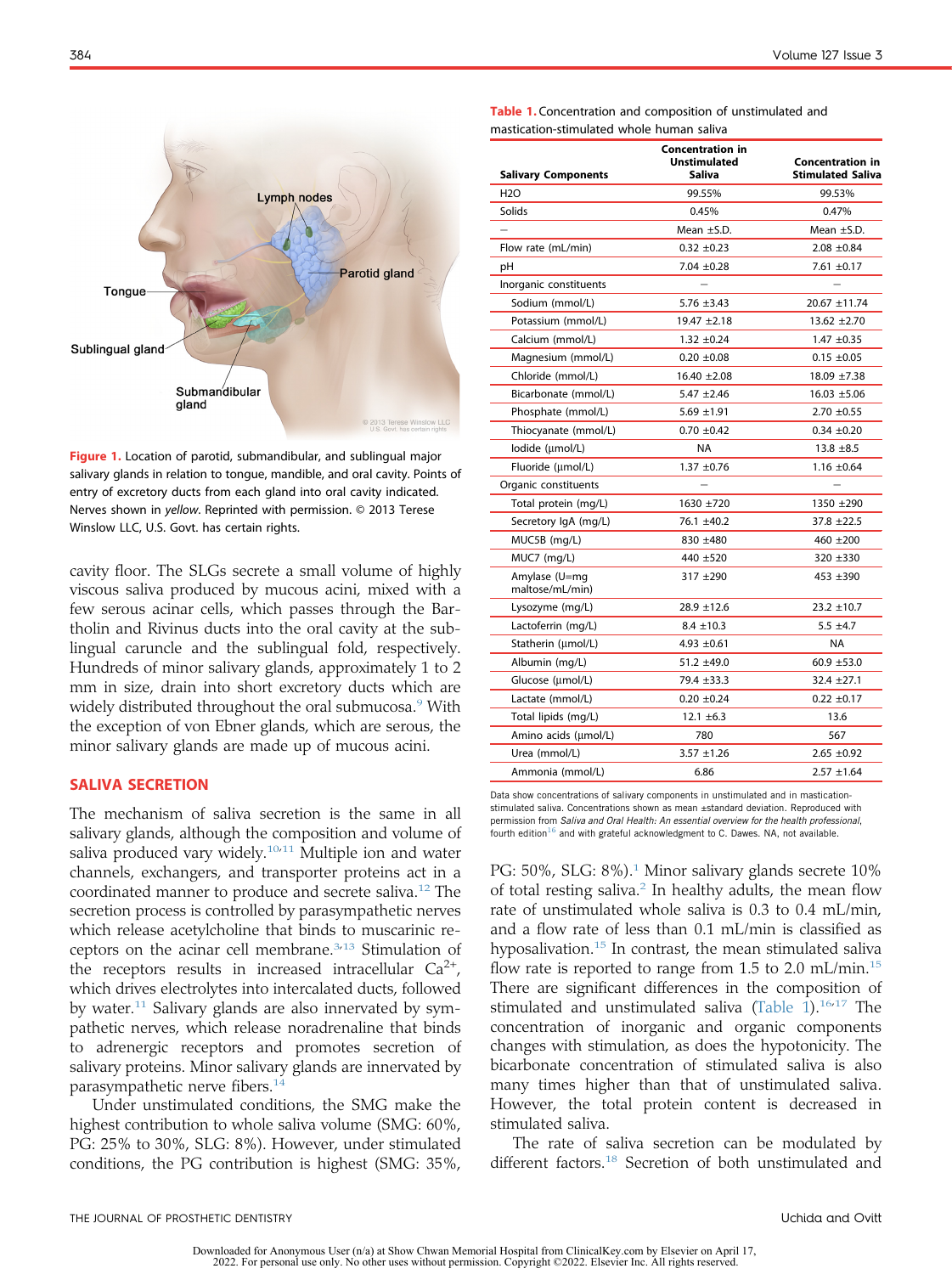stimulated saliva fluctuates in circadian rhythms, with peak flow in the late afternoon and the lowest flow rate during sleep.[19](#page-6-6) Taste, smell, and mastication all stimulate salivary secretion. Moreover, environmental conditions such as lower temperatures influence saliva flow rates.<sup>[20,](#page-6-7)[21](#page-6-8)</sup>

Given the variability in saliva flow rate and composition, proper collection requires standardization of time of day, type of stimulation, environmental conditions, and type of collection device. In addition, the sampling method, sample storage conditions, duration of time before analysis, and methods of analysis must be controlled.[22-24](#page-6-9)

#### SALIVA COMPOSITION: MORE THAN JUST WATER

Human saliva is approximately 99% water, but the remaining 1% includes electrolytes, enzymes, hormones, nucleic acids, cytokines, antibodies, and sugars, yielding a far more complex biofluid.<sup>[1](#page-5-0)</sup> Many ions such as  $K^+$ ,  $Ca^{2+}$ ,  $HCO_3$ , Na<sup>+</sup>, Cl<sup>-</sup>, and  $PO_4^{3-}$  fulfill important roles in saliva function. Saliva contains carbohydrates, bloodgroup substances, lipids, and vitamins, as well as many proteins, including alpha-amylase, mucins, lysozyme, immunoglobulin A (IgA), lactoferrin, proline-rich proteins, histatins, peroxidase, defensins, glycoproteins, lipoproteins, statherin, and matrix metalloproteases.<sup>[1](#page-5-0)</sup> However, the early estimates of nearly 3000 proteins present in whole saliva<sup>25-30</sup> have been revised, as a large number are derived from sources other than the salivary glands.[29](#page-6-11)[,31](#page-6-12) Importantly, microorganisms, desquamated epithelial cells, gingival crevicular fluid (GCF), serum, and food debris present in the oral cavity also contribute to the salivary proteome.<sup>[1](#page-5-0)</sup>

Saliva composition varies between individuals and depends on a multitude of factors, including sex, age, health status, and time of day. Saliva pH, protein content, and lysozyme activity differ between men and women, $32$ and saliva composition and flow rate can vary with age.<sup>[33](#page-6-14)</sup> Salivary flow rates and saliva composition are altered by anticholinergic, sympathomimetic, and antihypertensive medications.[34](#page-6-15) Salivary disorders associated with decreased saliva flow include Sjögren's syndrome, dia-betes, depression, and Down syndrome.<sup>[1](#page-5-0)</sup> Alterations in salivary components vary with diseases such as cancer or diabetes and conditions such as obesity. $35$  Reports that the molecular profile of saliva reflects the physiological status of the individual $36$  have been widely embraced to promote saliva as a diagnostic fluid.

## SALIVA: A COMPLEX BIOLOGICAL FLUID WITH MULTIPLE FUNCTIONS

Saliva fulfills a broad array of functions, which have been comprehensively described elsewhere.<sup>1,[16](#page-6-3)[,37](#page-6-18)</sup> This review

will focus on newly uncovered roles for saliva, particularly in wound healing, taste perception, and as a diagnostic fluid. $1,37$  $1,37$ 

#### INTERACTIONS BETWEEN SALIVA AND ORAL SURFACES

Saliva coats the oral soft tissues in what is known as the mucosal pellicle, a hydrogel-like layer made up of heavily glycosylated mucin proteins that trap and retain water to form a thick viscoelastic layer.<sup>[37](#page-6-18)[,38](#page-6-19)</sup> The mucosal pellicle maintains lubrication in the oral cavity, the pharynx, and the esophagus, creating a barrier that protects oral tissues from dryness and mechanical stress.<sup>[38](#page-6-19)</sup> Notably, saliva from PG and from SMG and SLG has the same lubricating properties, but different viscosities, indicating that lubrication is not entirely dependent on mucins.<sup>[39](#page-6-20)</sup> Artificial saliva substitutes produced for patients with xerostomia often fail to replicate the sustained lubricating qualities of the mucosal pellicle in the oral cavity.<sup>[40](#page-6-21)[,41](#page-6-22)</sup>

The metabolism of ingested carbohydrates in the oral cavity results in a drop in  $pH<sub>2</sub>$  $pH<sub>2</sub>$  $pH<sub>2</sub>$  and below  $pH$  5.5, tooth enamel erosion occurs.<sup>[42](#page-6-23)</sup> Saliva plays a central role in maintaining the oral pH in a range of 6.8 to 7.8 through the buffering capacities of bicarbonate  $(HCO<sub>3</sub>)<sup>43</sup>$  $(HCO<sub>3</sub>)<sup>43</sup>$  $(HCO<sub>3</sub>)<sup>43</sup>$  and phosphate.[44](#page-6-25) Bicarbonate and phosphate are important in the cyclic processes of demineralization and remineralization, which act to protect against dental caries. Salivary proteins such as statherin bind calcium or phosphate to maintain the supersaturation of these electrolytes in the saliva and to prevent excess deposition of calcium phosphate on tooth surfaces.<sup>45</sup>

When exposed to saliva, a thin organic film known as the acquired enamel pellicle (AEP) rapidly forms on the surface of tooth enamel. The AEP consists predominantly of salivary proteins complexed with glycoproteins, car-bohydrates, and lipids, <sup>[46,](#page-6-27)[47](#page-6-28)</sup> and oral bacteria contribute as well.[48](#page-6-29) The AEP forms a diffusion barrier that reduces calcium release from tooth enamel and protects against abrasion, erosion, demineralization, and dental caries.[49](#page-6-30) As an attachment site for initial colonizers of the dental biofilm, the AEP influences the composition of the oral microbiome.[46](#page-6-27)

#### SALIVA AND ORAL INFECTION

The oral cavity is a major entry portal for pathogens and can be colonized by more than 700 different microbial species.[50](#page-6-31) Dozens of antimicrobial proteins and peptides involved in both innate and acquired immunity $51$  are secreted by the salivary glands, oral epithelial cells, and resident immune cells.<sup>[52](#page-6-33)</sup> The low frequency of infections arising after injuries in the oral cavity highlights the effectiveness of host defense mechanisms. However, as the antimicrobial proteins are present at minimal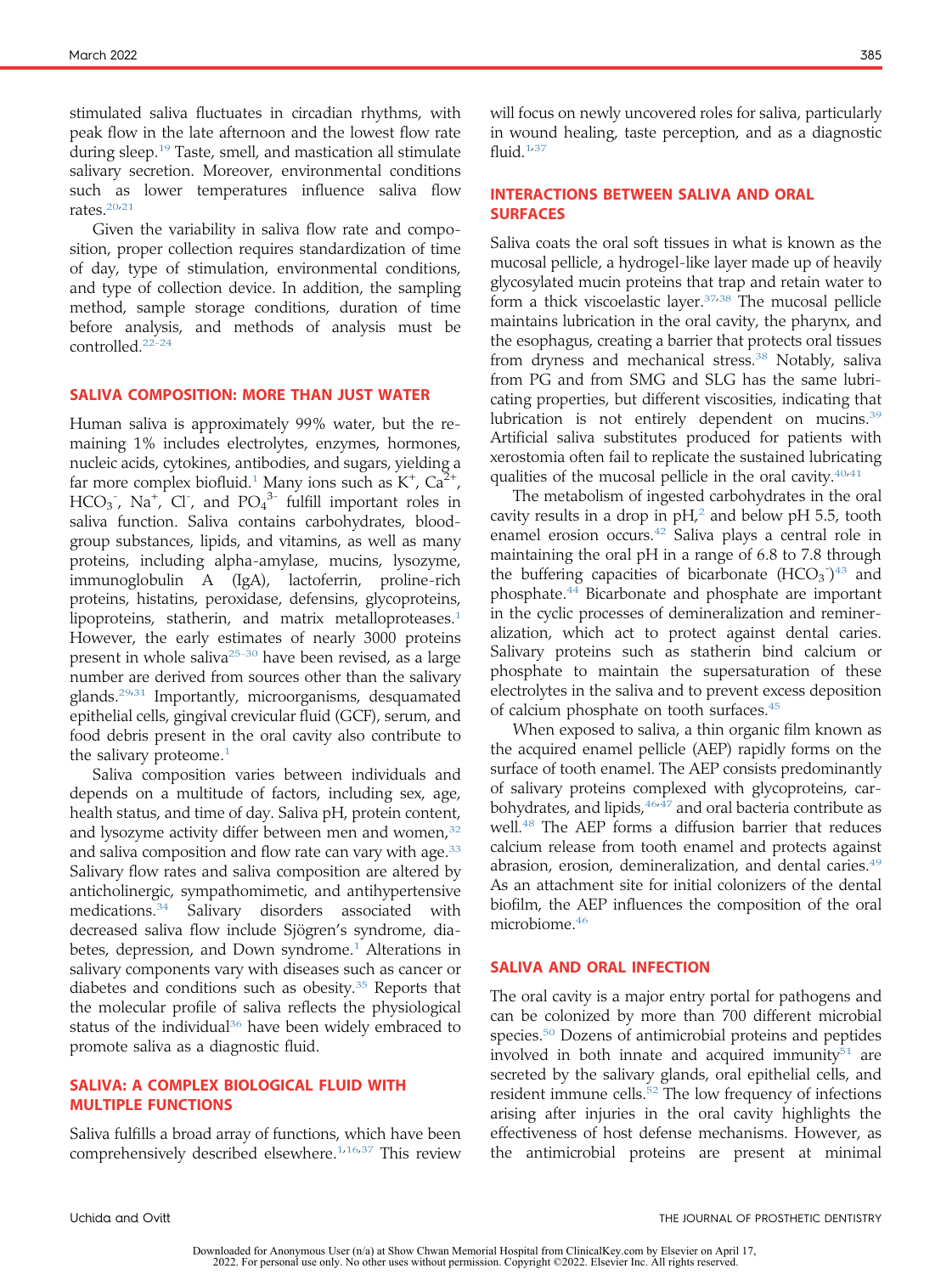inhibitory concentrations, they do not completely eliminate the oral microbiome.[37,](#page-6-18)[52](#page-6-33)

The protective activity of these proteins varies. Defensins are cationic proteins which bind to bacteria; lysozyme hydrolyzes bacterial cell walls, resulting in lysis; cathelicidin binds bacterial toxins such as LPS; cystatins inactivate bacterial proteases; and lactoferrin, a  $Fe<sup>3+</sup>$ chelator, inhibits microbial metabolic activity.[52](#page-6-33) The terminal sialic acids of mucins promote bacterial aggre-gation and the clearance of bacteria from the oral cavity<sup>[53](#page-6-34)</sup> and are implicated in the inhibition of HIV in the oral cavity.[54](#page-6-35) Histatins, salivary peptides produced only in humans and higher primates, are fungicidal<sup>[55](#page-6-36)</sup> and show potent antibacterial activity against common multidrugresistant bacterial species.[56](#page-6-37) Human salivary glands also secrete immunoglobulins.<sup>[7](#page-5-6)[,29](#page-6-11)</sup> IgA knockout mice showed an increased level of alveolar bone loss compared with wild-type control mice, which may suggest that salivary IgA plays a role in preventing periodontal disease.<sup>[57](#page-6-38)</sup> Some antimicrobial proteins are differentially regulated in the presence of periodontal disease, supporting their use as diagnostic biomarkers.[52,](#page-6-33)[58](#page-6-39)

In contrast with skin, soft tissues in the oral cavity heal rapidly with no scarring.<sup>[59](#page-6-40)</sup> Cells in the buccal mucosa turnover 2 times faster than those in skin epithelium.[60](#page-6-41) Saliva continuously lubricates the wound, reducing tissue dehydration and cell death, and provides various cytokines, chemokines, and growth factors to promote wound healing.<sup>[61,](#page-6-42)[62](#page-6-43)</sup> Histatins are potent activators of wound healing $63,64$  $63,64$  and show therapeutic potential for promoting tissue repair.

## SALIVA AND FOOD

Humans can detect 5 basic tastes: sour, salt, sweet, bitter, and umami, $65$  and recent work suggests that a sixth type of taste receptor detects free fatty acids.<sup>[66](#page-6-47)</sup> It is the interaction of saliva with food during bolus formation that informs the perception of taste. Saliva plays a central role by dissolving and diffusing food substances within the oral cavity.[67](#page-6-48) In humans, significant variations in flavor perception are related to differences in salivary protein composition.<sup>[68](#page-6-49)</sup> Hormones present in saliva, such as leptin, ghrelin, insulin, and glucagon, have been shown in animal models to modulate taste perception.<sup>[67](#page-6-48)</sup> Repeated exposure of mice to bitter compounds upregulates specific salivary proteins that alter taste, reducing sensitivity to such compounds.<sup>[69](#page-6-50)</sup> In humans, proline-rich proteins bind food substances such as tannins to modulate astringency. $70$  Numerous enzymes in saliva contribute to taste perception through the proteolysis of dietary proteins, and alterations in enzyme expression levels may underlie certain taste disorders. Taste receptors can be damaged by dryness or microbial infections, which affects taste perception in patients with hyposalivation[.67](#page-6-48)

Saliva functions in the clearance of food debris from the oral cavity. The most abundant salivary protein, alpha-amylase, plays only a limited role in starch digestion $71$  and is likely more important in the dissolu-tion and removal of food particles from the teeth.<sup>[72](#page-6-53)</sup> The use of sugar-free gum, which is positively linked to reduced dental caries, $73$  depends on mastication to stimulate saliva secretion.<sup>[74](#page-7-1)</sup> The increased incidence of dental caries in patients with salivary hypofunction is directly linked to reduced salivary clearance rates.<sup>[37](#page-6-18)</sup>

#### SALIVA AS A DIAGNOSTIC TOOL

As a diagnostic fluid, saliva offers clear advantages over blood. Saliva collection is straightforward, noninvasive, and generally painless; does not require trained personnel or sterile equipment; and can be done by the participants themselves. Saliva presents significantly lower risks of inadvertent pathogenic infection than blood collection<sup>[22](#page-6-9)</sup> and is a noninvasive alternative for infants<sup>[75](#page-7-2)</sup> or individuals with mental illness.<sup>[76](#page-7-3)</sup> Saliva collection is widely used for drug and medical testing and for the analysis of genetic molecules and proteins.<sup>[77](#page-7-4)</sup> Desquamated epithelial cells and blood cells in the oral cavity are a ready source of human deoxyribonucleic acid (DNA), and microbial flora provide a unique set of bacterial species per individual, making saliva critical in forensic investigations.[78,](#page-7-5)[79](#page-7-6)

Major technical advances in salivary proteomics have enabled comparative profiling analyses and the identification of potential biomarkers. Salivary proteins are currently under investigation as diagnostic biomarkers for a wide variety of oral, $80$  as well as systemic, diseases. $81$ The current challenge is to unambiguously link disease biomarkers with specific physiological conditions.<sup>[23](#page-6-54)</sup>

## SALIVA AS A PREDICTOR OF ORAL DISEASE

The potential for exploiting specific salivary protein components as biomarkers in the diagnosis of oral diseases has long been recognized.[82](#page-7-9) Of particular interest is whether salivary biomarkers may be predictive of dental caries. To date, only weak evidence has linked caries with specific salivary components  $83$  or shown that saliva pH, buffering capacity, proteins, or electrolyte composition serve as effective indicators of the risk factors causing dental caries.

Periodontitis develops as a result of change in the host environment.<sup>[84](#page-7-11)</sup> Whether there is a link between saliva flow rates and periodontitis has been the subject of conflicting reports.<sup>[85](#page-7-12)</sup> Saliva functions in periodontitis both to promote bacterial adherence and AEP formation and to protect, through the activities of antimicrobial proteins, secreted antibodies and rapid clearance. Responses to periodontitis include increased inflammatory cytokines.  $86,87$  $86,87$  In particular, interleukin-1 $\beta$  (IL-1 $\beta$ ) and matrix metalloproteinase-8 (MMP-8) are significantly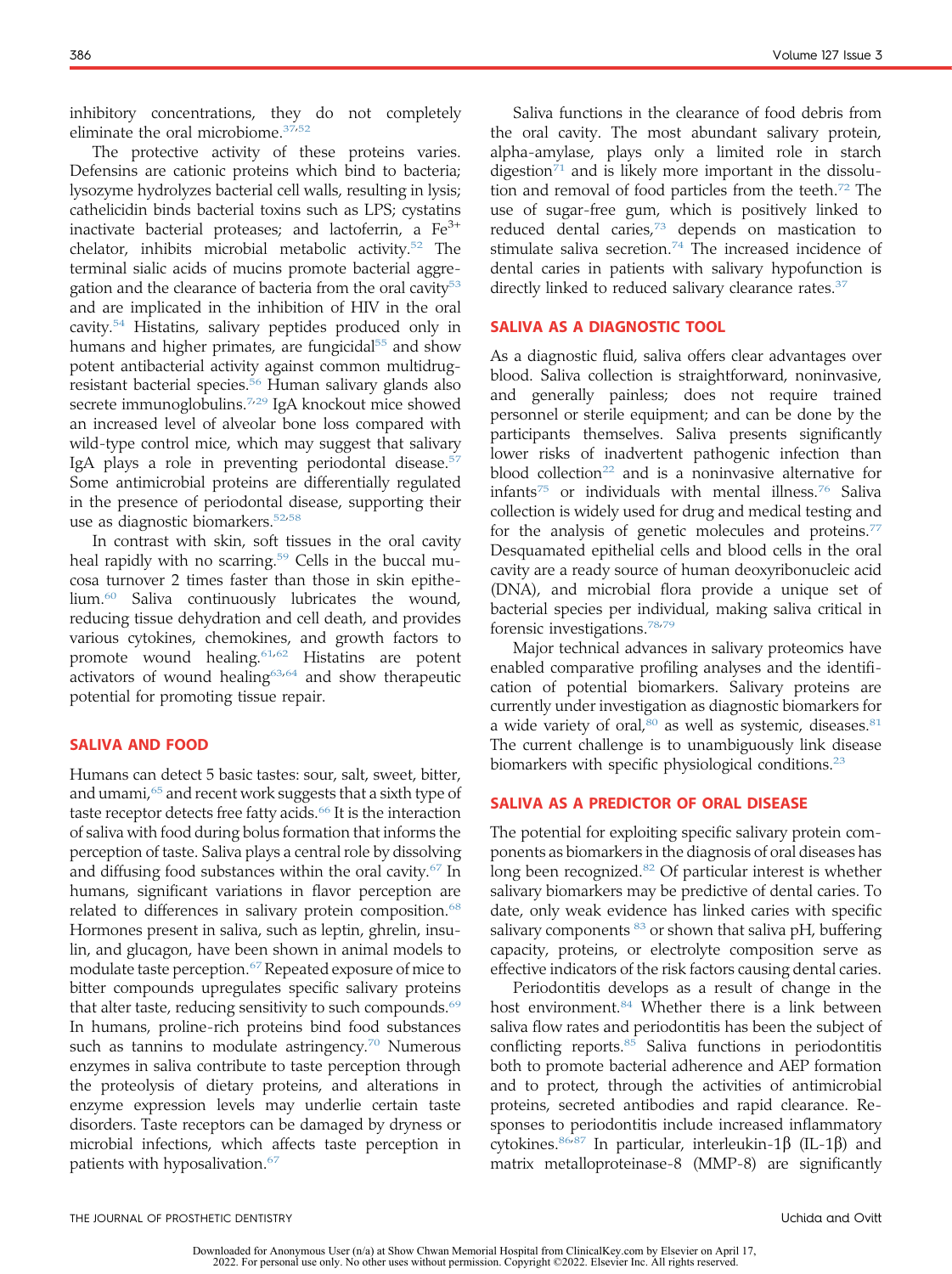<span id="page-4-0"></span>

Figure 2. Illustration of how gingival crevicular fluid (GCF) passes through epithelial cells in periodontal tissues before entering periodontal pocket (black arrows). For patients with periodontal disease, GCF passing through inflamed tissues may accumulate higher concentrations of disease-specific biomarkers than present in whole saliva. Reprinted with permission from Barros et al. Periodontology 2000  $(2015)$ ,  $92$  ©John Wiley & Sons A/S. Published by John Wiley & Sons Ltd.

elevated in the whole saliva of patients with periodontitis and have been suggested as promising salivary biomarkers.<sup>88-91</sup> However, because GCF passes through inflamed periodontal tissues before entering the sulcus, the current focus of most saliva-based tests for periodontal disease is the detection of biomarkers present at higher concentrations in the GCF ([Fig. 2\)](#page-4-0). $92.93$  $92.93$  A recently revised classification system to define the clinical stages of periodontitis<sup>[94](#page-7-18)</sup> is compatible with the inclusion of specific salivary biomarkers to distinguish progressive stages of the disease by severity.

Saliva metabolome analysis has been used to detect metabolites associated with tissue breakdown, betaoxidation, proinflammatory mediator production, pH regulation, reactive oxygen species generation, and subsequent antioxidative defense.<sup>[95-97](#page-7-19)</sup> However, while many promising disease-specific metabolites have been detected, an incomplete understanding of specific metabolic pathways associated with oral diseases remains a limitation. Human immunodeficiency virus (HIV) infection and antiretroviral therapies are associated with oral diseases, including periodontitis, necrotizing ulcerative gingivitis, oral candidiasis, hairy leukoplakia, and aphthous ulcers.<sup>[98](#page-7-20)[,99](#page-7-21)</sup> More than 100 salivary biomarkers have been proposed for oral cancers.<sup>100[,101](#page-7-23)</sup> However, a majority of these, including interleukin 6 (IL-6), interleukin 10 (IL-10), tumor necrosis factor alpha (TNFalpha), and interferon gamma (IFN-gamma), are inflammatory markers that are elevated in patients with various diseases, making them relatively nonspecific markers for cancer.[102](#page-7-24)[,103](#page-7-25) The validation of biomarkers must first rule out compounding factors such as periodontitis, Sjögren's syndrome, or stress, which also increase cytokine levels.

#### SALIVA AS A PREDICTOR OF SYSTEMIC DISEASES

The analysis of human saliva has been applied to the diagnosis of many systemic diseases. Extensive efforts are underway to validate novel salivary biomarkers for Sjögren's syndrome,<sup>[104](#page-7-26)</sup> neurological diseases,<sup>[105](#page-7-27)[,106](#page-7-28)</sup> early diagnosis of Alzheimer disease,<sup>[107](#page-7-29)</sup> diabetes,<sup>[108](#page-7-30)</sup> cardiovascular disease, and autoimmune disorders. A strong correlation between levels of salivary and blood glucose suggests that saliva can be used for monitoring blood glucose concentration.[109,](#page-7-31)[110](#page-7-32) The link between periodontitis and type I diabetes suggests that further characterization of salivary biomarkers for both conditions may prove useful for screening the progression and control of diabetes.<sup>[105](#page-7-27)[,111](#page-7-33)</sup>

The quantity and enzymatic activity of salivary amylase vary widely among individuals. A recent study noted a positive correlation between the amylase gene copy number and high-starch or low-starch diets in various human populations, $112$  suggesting that expression levels of amylase may be linked to obesity, but extensive genomic analysis revealed no association between the 2.<sup>[113](#page-7-35)</sup>

Childhood obesity is associated with a reduction in salivary gland flow, $114$  which has been attributed to an increase in proinflammatory cytokines secreted by adipocytes and macrophages that impair salivary gland function.[115](#page-7-37) Salivary redox biomarkers (uric acid, sulfhy-dryl groups) are altered in obese individuals,<sup>[116](#page-7-38)</sup> although studies relating salivary biomarkers of oxidative stress to obesity-related conditions such a hyperlipidemia, insulin resistance, or type 2 diabetes are so far inconclusive.<sup>[117](#page-7-39)</sup> Insulin, adiponectin, or resistin in saliva has been correlated with serum levels in patients with diabetes.<sup>[118](#page-7-40)</sup> Levels of antioxidants are similarly elevated in saliva and serum of patients with diabetes and chronic kidney disease.<sup>[119](#page-7-41)</sup>

Because of the ease of collection, saliva analysis is a practical approach to evaluating mental stress in adults, most often by assaying for cortisol.<sup>[120,](#page-7-42)[121](#page-7-43)</sup> Salivary cortisol is used as a biomarker for psychiatric disorders, including anxiety and depression, and for patients with high risk of schizophrenia.[122](#page-7-44) Salivary cortisol is also used to monitor stress in neonates under intensive care.<sup>[123](#page-7-45)</sup>

Secretory protein release from the salivary glands is stimulated by sympathetic neural activity. For this reason,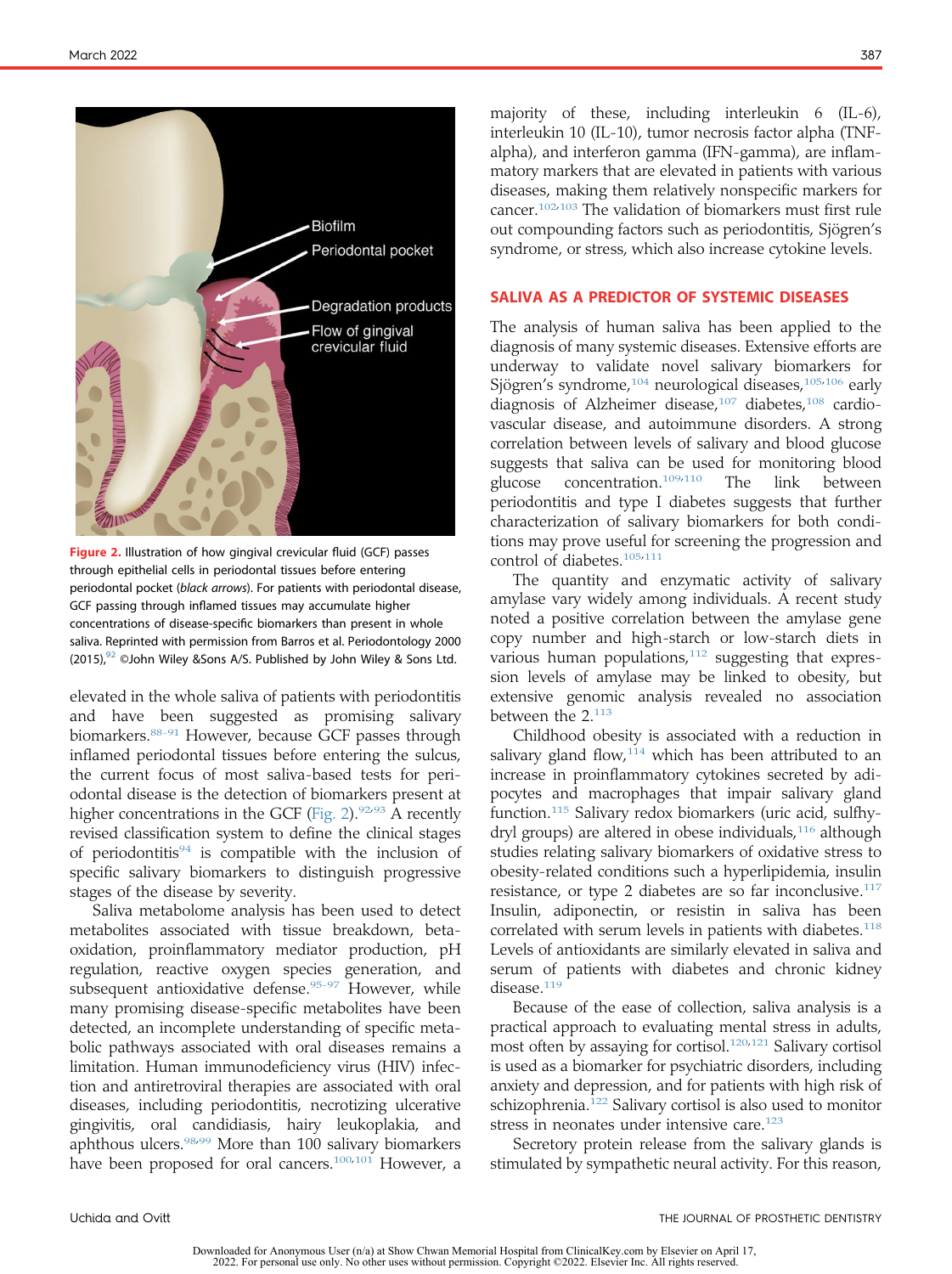salivary alpha-amylase (sAA) has been proposed as a diagnostic marker for systemic stress.<sup>[124](#page-7-46)</sup> In the past 10 years, dozens of studies have been conducted to measure cortisol and sAA as markers of cardiovascular stress, $125$ although the reliability of sAA as a marker of stress has been challenged. sAA levels are linked to saliva flow rate, which is modulated both by sympathetic and parasympathetic signals.<sup>126</sup> Notably, cortisol levels are under circadian control, $127$  and both markers can be influenced by various confounders, including age, sex, medication, health conditions, smoking, drinking, and sleep habits.

Saliva is a critical diagnostic fluid for the detection of viruses, including congenital cytomegalovirus,  $128$ Epstein-Barr, hepatitis  $B_r^{129}$  $B_r^{129}$  $B_r^{129}$  HIV,  $130-132$  and human papilloma virus.[133](#page-8-2) Saliva is the focus of diagnostic tests for dengue, $134$  herpes simplex, and Zika viruses. $135$ 

#### SALIVA AND THE COVID-19 PANDEMIC

The recent COVID-19 pandemic clearly illustrates how central saliva can be in disease. The primary source of SARS-CoV-2 transmission is saliva, which is disseminated through aerosols produced by sneezing, coughing, speaking, singing, or contact with the mucous membranes of affected individuals.[136](#page-8-5)[,137](#page-8-6) SARS-CoV-2 is present at high viral load in saliva and can be used for the rapid detection of virus ribonucleic acid (RNA) and an-tigens, as well as for antibodies produced against it.<sup>[138](#page-8-7)[,139](#page-8-8)</sup> Saliva samples have proven as effective as mucosal samples collected from nasopharyngeal swabs in detecting SARS-CoV-2, and the ease of collection reduces the inadvertent exposure of health-care workers.<sup>[140](#page-8-9)[,141](#page-8-10)</sup> Development of rapid test kits has simplified saliva-based testing for RNA or viral antigens.<sup>[138-140](#page-8-7)[,142-147](#page-8-11)</sup> In addition, a highly sensitive test based on CRISPR-Cas13- RNA detection has recently been developed, which dramatically shortens the time to results.<sup>[148](#page-8-12)</sup>

SARS-CoV-2 can be transmitted by asymptomatic, presymptomatic, and symptomatic individuals.<sup>141</sup> Importantly, it has been demonstrated that saliva from asymptomatic individuals can be highly infectious.<sup>149</sup> Furthermore, the virus may persist in saliva, after it is no longer detectable in nasopharyngeal swabs.<sup>[149](#page-8-13)</sup> These findings suggest that sites in the oral cavity may act as reservoirs of SARS-CoV-2 virus. The cellular viral targets required for infection by SARS-CoV-2, angiotensinconverting enzyme 2 (ACE2) and transmembrane serine protease 2 (TMPRSS) receptors, are broadly expressed in serous acinar and ductal epithelial cells of human PG and SMG.[150,](#page-8-14)[151](#page-8-15) In addition, SARS-CoV-2 has been found in both major and minor SG.<sup>[149](#page-8-13)</sup> The detection of ACE2 expression in taste bud cells and throughout the oral cavity $152,153$  $152,153$  indicates that many epithelial cells can be targeted by the virus and may explain the loss of taste, a frequently reported symptom in COVID-19 patients.<sup>[154](#page-8-18)</sup>

Given these challenges, it is imperative to understand the infection risks and follow guidelines for effective preventive measures in dental practice.<sup>[136](#page-8-5)</sup> Importantly, diagnostic markers for the detection of SARS-CoV-2 vary in a time-dependent manner.[155](#page-8-19)

Owing to the delay between infection and onset of symptoms, infectivity should not be ruled out on the basis of RT-PCR tests alone.<sup>[143](#page-8-20)[,155-157](#page-8-19)</sup> Mask wearing reduces salivary droplet spread more than 10-fold.<sup>[149](#page-8-13)</sup> The use of appropriate personal protective equipment combined with effective safety protocols significantly reduces the infection risk for dental health personnel.<sup>[158](#page-8-21)</sup>

## **CONCLUSIONS**

- 1. Advances in proteomics have expanded the understanding of the roles played by salivary proteins in taste, wound healing, and immune responses.
- 2. Technologies using saliva as a diagnostic fluid are rapidly being developed. Until recently, most commercially available detection platforms were enzyme-linked immunosorbent assay (ELISA) based, but numerous devices for potential point-of-care screening and diagnostic systems<sup>[159-161](#page-8-22)</sup> now enable detection of multiple targets within a saliva sample.
- 3. Given the central role that saliva plays in maintaining oral health and the advantages of using saliva as a diagnostic tool, a general knowledge of basic saliva physiology is important in clinical practice.

#### **REFERENCES**

- <span id="page-5-0"></span>1. [Pedersen AML, Sørensen CE, Proctor GB, Carpenter GH, Ekström J.](http://refhub.elsevier.com/S0022-3913(21)00273-0/sref1) [Salivary secretion in health and disease. J Oral Rehabil 2018;45:730-46](http://refhub.elsevier.com/S0022-3913(21)00273-0/sref1).
- <span id="page-5-1"></span>2. [Proctor GB, Carpenter GH. Salivary secretion: Mechanism and neural](http://refhub.elsevier.com/S0022-3913(21)00273-0/sref2) [regulation. Monogr Oral Sci 2014;24:14-29.](http://refhub.elsevier.com/S0022-3913(21)00273-0/sref2)
- <span id="page-5-2"></span>3. [Melvin JE, Yule D, Shuttleworth T, Begenisich T. Regulation of](http://refhub.elsevier.com/S0022-3913(21)00273-0/sref3) fluid and [electrolyte secretion in salivary gland acinar cells. Annu Rev Physiol](http://refhub.elsevier.com/S0022-3913(21)00273-0/sref3) [2005;67:445-69.](http://refhub.elsevier.com/S0022-3913(21)00273-0/sref3)
- <span id="page-5-3"></span>4. [Bullard T, Koek L, Roztocil E, Kingsley PD, Mirels L, Ovitt CE. Ascl3](http://refhub.elsevier.com/S0022-3913(21)00273-0/sref4) [expression marks a progenitor population of both acinar and ductal cells in](http://refhub.elsevier.com/S0022-3913(21)00273-0/sref4) [mouse salivary glands. Dev Biol 2008;320:72-8.](http://refhub.elsevier.com/S0022-3913(21)00273-0/sref4)
- <span id="page-5-4"></span>5. [Kwak M, Alston N, Ghazizadeh S. Identi](http://refhub.elsevier.com/S0022-3913(21)00273-0/sref5)fication of stem cells in the [secretory complex of salivary glands. J Dent Res 2016;95:776-83.](http://refhub.elsevier.com/S0022-3913(21)00273-0/sref5)
- <span id="page-5-5"></span>6. [Tandler B, Gresik EW, Nagato T, Phillips CJ. Secretion by striated ducts of](http://refhub.elsevier.com/S0022-3913(21)00273-0/sref6) [mammalian major salivary glands: Review from an ultrastructural, func-](http://refhub.elsevier.com/S0022-3913(21)00273-0/sref6)
- <span id="page-5-6"></span>[tional, and evolutionary perspective. Anat Rec 2001;264:121-45.](http://refhub.elsevier.com/S0022-3913(21)00273-0/sref6) 7. [Redman RS. On approaches to the functional restoration of salivary glands](http://refhub.elsevier.com/S0022-3913(21)00273-0/sref7) [damaged by radiation therapy for head and neck cancer, with a review of](http://refhub.elsevier.com/S0022-3913(21)00273-0/sref7) [related aspects of salivary gland morphology and development. Biotech](http://refhub.elsevier.com/S0022-3913(21)00273-0/sref7) [Histochem 2008;83:103-30](http://refhub.elsevier.com/S0022-3913(21)00273-0/sref7).
- <span id="page-5-7"></span>8. [Holmberg KV, Hoffman MP. Anatomy, biogenesis and regeneration of](http://refhub.elsevier.com/S0022-3913(21)00273-0/sref8)
- <span id="page-5-8"></span>[salivary glands. Monogr Oral Sci 2014;24:1-13](http://refhub.elsevier.com/S0022-3913(21)00273-0/sref8). 9. Nanci A, TenCate AR. Ten Cate'[s oral histology: Development, structure,](http://refhub.elsevier.com/S0022-3913(21)00273-0/sref9) [and function. 9th ed. St. Louis: Missouri Elsevier; 2018. p. 236-59.](http://refhub.elsevier.com/S0022-3913(21)00273-0/sref9)
- <span id="page-5-9"></span>10. [Kondo Y, Nakamoto T, Jaramillo Y, Choi S, Catalan MA, Melvin JE.](http://refhub.elsevier.com/S0022-3913(21)00273-0/sref10) [Functional differences in the acinar cells of the murine major salivary](http://refhub.elsevier.com/S0022-3913(21)00273-0/sref10) [glands. J Dent Res 2015;94:715-21.](http://refhub.elsevier.com/S0022-3913(21)00273-0/sref10)
- <span id="page-5-10"></span>11. [Catalán MA, Nakamoto T, Melvin JE. The salivary gland](http://refhub.elsevier.com/S0022-3913(21)00273-0/sref11) fluid secretion [mechanism. J Med Invest 2009;56\(Suppl\):192-6.](http://refhub.elsevier.com/S0022-3913(21)00273-0/sref11)
- <span id="page-5-11"></span>12. [Roussa E. Channels and transporters in salivary glands. Cell Tissue Res](http://refhub.elsevier.com/S0022-3913(21)00273-0/sref12) [2011;343:263-87.](http://refhub.elsevier.com/S0022-3913(21)00273-0/sref12)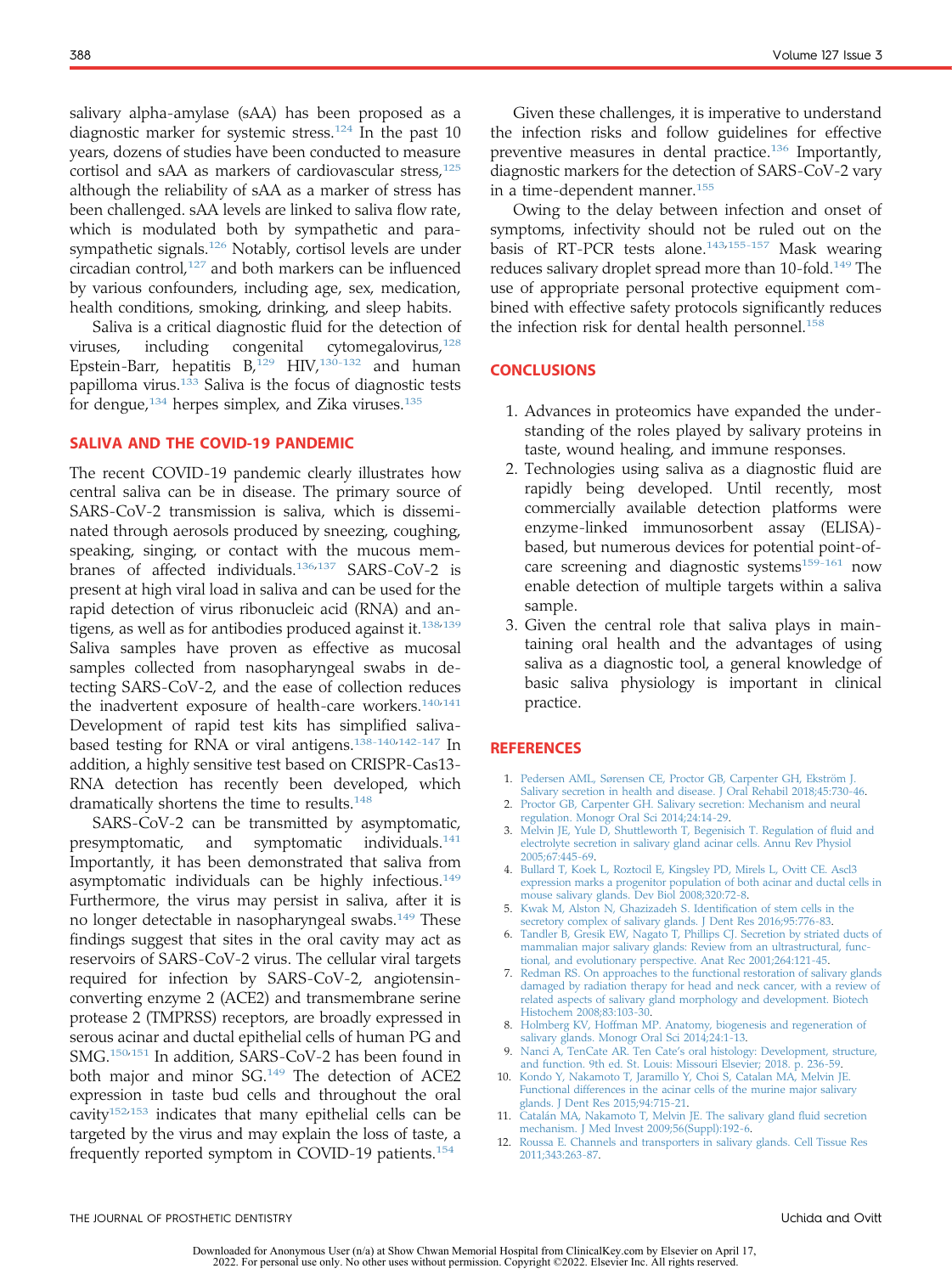- <span id="page-6-0"></span>13. [Proctor GB, Carpenter GH. Regulation of salivary gland function by auto](http://refhub.elsevier.com/S0022-3913(21)00273-0/sref13)[nomic nerves. Auton Neurosci 2007;133:3-18.](http://refhub.elsevier.com/S0022-3913(21)00273-0/sref13)
- <span id="page-6-1"></span>14. [Proctor GB. The physiology of salivary secretion. Periodontol 2000 2016;70:](http://refhub.elsevier.com/S0022-3913(21)00273-0/sref14) [11-25.](http://refhub.elsevier.com/S0022-3913(21)00273-0/sref14)
- <span id="page-6-2"></span>15. [Sreebny LM, Vissink A. Dry mouth-The malevolent symptom: A clinical](http://refhub.elsevier.com/S0022-3913(21)00273-0/sref15) [guide. Ames, Iowa: Wiley-Blackwell; 2010. p. 33-76](http://refhub.elsevier.com/S0022-3913(21)00273-0/sref15).
- <span id="page-6-3"></span>16. Edgar M, Dawes C, O'[Mullane D. Saliva and oral health an essential](http://refhub.elsevier.com/S0022-3913(21)00273-0/sref16) [overview for the health professional fourth edition. Duns Tew: Stephen](http://refhub.elsevier.com/S0022-3913(21)00273-0/sref16) [Hancocks Limited; 2012. p. 1-55](http://refhub.elsevier.com/S0022-3913(21)00273-0/sref16).
- <span id="page-6-4"></span>17. [Belstrøm D. The salivary microbiota in health and disease. J Oral Microbiol](http://refhub.elsevier.com/S0022-3913(21)00273-0/sref17) [2020;12:1723975.](http://refhub.elsevier.com/S0022-3913(21)00273-0/sref17)
- <span id="page-6-5"></span>18. [Wolff A, Zuk-Paz L, Kaplan I. Major salivary gland output differs between](http://refhub.elsevier.com/S0022-3913(21)00273-0/sref18) users and non-users of specifi[c medication categories. Gerodontology](http://refhub.elsevier.com/S0022-3913(21)00273-0/sref18) [2008;25:210-6](http://refhub.elsevier.com/S0022-3913(21)00273-0/sref18).
- <span id="page-6-6"></span>19. [Dawes C. Circadian rhythms in human salivary](http://refhub.elsevier.com/S0022-3913(21)00273-0/sref19) flow rate and composition. Physiol 1972;220:529-45.
- <span id="page-6-7"></span>20. [Ligtenberg AJM, Meuffels M, Veerman ECI. Effects of environmental](http://refhub.elsevier.com/S0022-3913(21)00273-0/sref20) temperature on saliva fl[ow rate and secretion of protein, amylase and mucin](http://refhub.elsevier.com/S0022-3913(21)00273-0/sref20) [5B. Arch Oral Biol 2020;109:104593.](http://refhub.elsevier.com/S0022-3913(21)00273-0/sref20)
- <span id="page-6-8"></span>21. [Elishoov H, Wolff A, Kravel LS, Shiperman A, Gorsky M. Association](http://refhub.elsevier.com/S0022-3913(21)00273-0/sref21) [between season and temperature and unstimulated parotid and](http://refhub.elsevier.com/S0022-3913(21)00273-0/sref21) [submandibular/sublingual secretion rates. Arch Oral Biol 2008;53:75-8](http://refhub.elsevier.com/S0022-3913(21)00273-0/sref21).
- <span id="page-6-9"></span>22. [Martí-Álamo S, Mancheño-Franch A, Marzal-Gamarra C, Carlos-Fabuel L.](http://refhub.elsevier.com/S0022-3913(21)00273-0/sref22) Saliva as a diagnostic fl[uid. Literature review. J Clin Exp Dent 2012;4:](http://refhub.elsevier.com/S0022-3913(21)00273-0/sref22) [e237-43.](http://refhub.elsevier.com/S0022-3913(21)00273-0/sref22)
- <span id="page-6-54"></span>23. [Wang J, Schipper HM, Velly AM, Mohit S, Gornitsky M. Salivary bio](http://refhub.elsevier.com/S0022-3913(21)00273-0/sref23)[markers of oxidative stress: A critical review. Free Radic Biol Med 2015;85:](http://refhub.elsevier.com/S0022-3913(21)00273-0/sref23) [95-104](http://refhub.elsevier.com/S0022-3913(21)00273-0/sref23).
- 24. [Khurshid Z, Zohaib S, Najeeb S, Zafar MS, Slowey PD, Almas K. Human](http://refhub.elsevier.com/S0022-3913(21)00273-0/sref24) [saliva collection devices for proteomics: An update. Int J Mol Sci 2016;17:](http://refhub.elsevier.com/S0022-3913(21)00273-0/sref24) [846](http://refhub.elsevier.com/S0022-3913(21)00273-0/sref24).
- <span id="page-6-10"></span>25. [Walz A, Stühler K, Wattenberg A, Hawranke E, Meyer HE, Schmalz G,](http://refhub.elsevier.com/S0022-3913(21)00273-0/sref25) [et al. Proteome analysis of glandular parotid and submandibular-sublingual](http://refhub.elsevier.com/S0022-3913(21)00273-0/sref25) [saliva in comparison to whole human saliva by two-dimensional gel](http://refhub.elsevier.com/S0022-3913(21)00273-0/sref25) [electrophoresis. Proteomics 2006;6:1631-9.](http://refhub.elsevier.com/S0022-3913(21)00273-0/sref25)
- 26. [Denny P, Hagen FK, Hardt M, Liao L, Yan W, Arellanno M, et al. The](http://refhub.elsevier.com/S0022-3913(21)00273-0/sref26) [proteomes of human parotid and submandibular/sublingual gland salivas](http://refhub.elsevier.com/S0022-3913(21)00273-0/sref26) [collected as the ductal secretions. J Proteome Res 2008;7:1994-2006.](http://refhub.elsevier.com/S0022-3913(21)00273-0/sref26)
- 27. [Gonzalez-Begne M, Lu B, Liao L, Xu T, Bedi G, Melvin JE, et al. Charac](http://refhub.elsevier.com/S0022-3913(21)00273-0/sref27)[terization of the human submandibular/sublingual saliva glycoproteome](http://refhub.elsevier.com/S0022-3913(21)00273-0/sref27) using lectin affi[nity chromatography coupled to multidimensional protein](http://refhub.elsevier.com/S0022-3913(21)00273-0/sref27) identifi[cation technology. J Proteome Res 2011;10:5031-46.](http://refhub.elsevier.com/S0022-3913(21)00273-0/sref27) 28. [Grassl N, Kulak NA, Pichler G, Geyer PE, Jung J, Schubert S, et al. Ultra-](http://refhub.elsevier.com/S0022-3913(21)00273-0/sref28)
- [deep and quantitative saliva proteome reveals dynamics of the oral](http://refhub.elsevier.com/S0022-3913(21)00273-0/sref28) [microbiome. Genome Med 2016;8:44.](http://refhub.elsevier.com/S0022-3913(21)00273-0/sref28)
- <span id="page-6-11"></span>29. [Saitou M, Gaylord EA, Xu E, May AJ, Neznanova L, Nathan S, et al.](http://refhub.elsevier.com/S0022-3913(21)00273-0/sref29) [Functional specialization of human salivary glands and origins of proteins](http://refhub.elsevier.com/S0022-3913(21)00273-0/sref29) [intrinsic to human saliva. Cell Rep 2020;33:108402.](http://refhub.elsevier.com/S0022-3913(21)00273-0/sref29)
- 30. [Loo JA, Yan W, Ramachandran P, Wong DT. Comparative human salivary](http://refhub.elsevier.com/S0022-3913(21)00273-0/sref30) [and plasma proteomes. J Dent Res 2010;89:1016-23.](http://refhub.elsevier.com/S0022-3913(21)00273-0/sref30)
- <span id="page-6-12"></span>31. Ruhl S. The scientifi[c exploration of saliva in the post-proteomic era: From](http://refhub.elsevier.com/S0022-3913(21)00273-0/sref31) [database back to basic function. Expert Rev Proteomics 2012;9:85-96.](http://refhub.elsevier.com/S0022-3913(21)00273-0/sref31)
- <span id="page-6-13"></span>32. [Prodan A, Brand HS, Ligtenberg AJ, Imangaliyev S, Tsivtsivadze E, van der](http://refhub.elsevier.com/S0022-3913(21)00273-0/sref32) [Weijden F, et al. Interindividual variation, correlations, and sex-related](http://refhub.elsevier.com/S0022-3913(21)00273-0/sref32) [differences in the salivary biochemistry of young healthy adults. Eur J Oral](http://refhub.elsevier.com/S0022-3913(21)00273-0/sref32) [Sci 2015;123:149-57.](http://refhub.elsevier.com/S0022-3913(21)00273-0/sref32)
- <span id="page-6-14"></span>33. [Srivastava A, Wang J, Zhou H, Melvin JE, Wong DT. Age and gender](http://refhub.elsevier.com/S0022-3913(21)00273-0/sref33) [related differences in human parotid gland gene expression. Arch Oral Biol](http://refhub.elsevier.com/S0022-3913(21)00273-0/sref33) [2008;53:1058-70](http://refhub.elsevier.com/S0022-3913(21)00273-0/sref33).
- <span id="page-6-15"></span>34. [Scully C. Drug effects on salivary glands: Dry mouth. Oral Dis 2003;9:](http://refhub.elsevier.com/S0022-3913(21)00273-0/sref34) [165-76](http://refhub.elsevier.com/S0022-3913(21)00273-0/sref34).
- <span id="page-6-16"></span>35. [Muñoz-González C, Feron G, Canon F. Main effects of human saliva on](http://refhub.elsevier.com/S0022-3913(21)00273-0/sref35) fl[avour perception and the potential contribution to food consumption. Proc](http://refhub.elsevier.com/S0022-3913(21)00273-0/sref35) [Nutr Soc 2018;77:423-31.](http://refhub.elsevier.com/S0022-3913(21)00273-0/sref35)
- <span id="page-6-17"></span>36. [Wang A, Wang CP, Tu M, Wong DT. Oral bio](http://refhub.elsevier.com/S0022-3913(21)00273-0/sref36)fluid biomarker research: [Current status and emerging frontiers. Diagnostics \(Basel\) 2016;6:45](http://refhub.elsevier.com/S0022-3913(21)00273-0/sref36).
- <span id="page-6-18"></span>[Dawes C, Pedersen AM, Villa A, Ekström J, Proctor GB, Vissink A, et al. The](http://refhub.elsevier.com/S0022-3913(21)00273-0/sref37) [functions of human saliva: A review sponsored by the World Workshop on](http://refhub.elsevier.com/S0022-3913(21)00273-0/sref37) [Oral Medicine VI. Arch Oral Biol 2015;60:863-74.](http://refhub.elsevier.com/S0022-3913(21)00273-0/sref37)
- <span id="page-6-19"></span>38. [Hannig C, Hannig M, Kensche A, Carpenter G. The mucosal pellicle - An](http://refhub.elsevier.com/S0022-3913(21)00273-0/sref38) [underestimated factor in oral physiology. Arch Oral Biol 2017;80:144-52.](http://refhub.elsevier.com/S0022-3913(21)00273-0/sref38)
- <span id="page-6-20"></span>39. [Schipper RG, Silletti E, Vingerhoeds MH. Saliva as research material:](http://refhub.elsevier.com/S0022-3913(21)00273-0/sref39) [Biochemical, physicochemical and practical aspects. Arch Oral Biol 2007;52:](http://refhub.elsevier.com/S0022-3913(21)00273-0/sref39) [1114-35.](http://refhub.elsevier.com/S0022-3913(21)00273-0/sref39)
- <span id="page-6-21"></span>40. [See L, Mohammadi M, Han PP, Mulligan R, Enciso R. Ef](http://refhub.elsevier.com/S0022-3913(21)00273-0/sref40)ficacy of saliva [substitutes and stimulants in the treatment of dry mouth. Spec Care Dentist](http://refhub.elsevier.com/S0022-3913(21)00273-0/sref40) [2019;39:287-97.](http://refhub.elsevier.com/S0022-3913(21)00273-0/sref40)
- <span id="page-6-22"></span>41. [Vinke J, Kaper HJ, Vissink A, Sharma PK. Dry mouth: Saliva substitutes](http://refhub.elsevier.com/S0022-3913(21)00273-0/sref41) [which adsorb and modify existing salivary condition](http://refhub.elsevier.com/S0022-3913(21)00273-0/sref41) films improve oral [lubrication. Clin Oral Investig 2020;24:4019-30](http://refhub.elsevier.com/S0022-3913(21)00273-0/sref41).
- <span id="page-6-23"></span>42. [Dawes C, Wong DTW. Role of saliva and salivary diagnostics in the](http://refhub.elsevier.com/S0022-3913(21)00273-0/sref42) [advancement of oral health. J Dent Res 2019;98:133-41](http://refhub.elsevier.com/S0022-3913(21)00273-0/sref42).
- <span id="page-6-24"></span>43. [Lee MG, Ohana E, Park HW, Yang D, Muallem S. Molecular mechanism of](http://refhub.elsevier.com/S0022-3913(21)00273-0/sref43) pancreatic and salivary gland fl[uid and HCO3 secretion. Physiol Rev](http://refhub.elsevier.com/S0022-3913(21)00273-0/sref43) [2012;92:39-74.](http://refhub.elsevier.com/S0022-3913(21)00273-0/sref43)
- <span id="page-6-25"></span>44. [Loke C, Lee J, Sander S, Mei L, Farella M. Factors affecting intra-oral pH - a](http://refhub.elsevier.com/S0022-3913(21)00273-0/sref44) [review. J Oral Rehabil 2016;43:778-85](http://refhub.elsevier.com/S0022-3913(21)00273-0/sref44).
- <span id="page-6-26"></span>45. [Siqueira WL, Oppenheim FG. Small molecular weight proteins/peptides](http://refhub.elsevier.com/S0022-3913(21)00273-0/sref45) [present in the in vivo formed human acquired enamel pellicle. Arch Oral](http://refhub.elsevier.com/S0022-3913(21)00273-0/sref45) [Biol 2009;54:437-44.](http://refhub.elsevier.com/S0022-3913(21)00273-0/sref45)
- <span id="page-6-27"></span>46. [Siqueira WL, Custodio W, McDonald EE. New insights into the composi](http://refhub.elsevier.com/S0022-3913(21)00273-0/sref46)[tion and functions of the acquired enamel pellicle. J Dent Res 2012;91:](http://refhub.elsevier.com/S0022-3913(21)00273-0/sref46) [1110-8.](http://refhub.elsevier.com/S0022-3913(21)00273-0/sref46)
- <span id="page-6-28"></span>47. [Gibbins HL, Proctor GB, Yakubov GE, Wilson S, Carpenter GH. Concen](http://refhub.elsevier.com/S0022-3913(21)00273-0/sref47)[tration of salivary protective proteins within the bound oral mucosal pellicle.](http://refhub.elsevier.com/S0022-3913(21)00273-0/sref47) [Oral Dis 2014;20:707-13.](http://refhub.elsevier.com/S0022-3913(21)00273-0/sref47)
- <span id="page-6-29"></span>[Lindh L, Aroonsang W, Sotres J, Arnebrant T. Salivary pellicles. Monogr](http://refhub.elsevier.com/S0022-3913(21)00273-0/sref48) [Oral Sci 2014;24:30-9](http://refhub.elsevier.com/S0022-3913(21)00273-0/sref48).
- <span id="page-6-30"></span>[Hannig M, Hannig C. The pellicle and erosion. Monogr Oral Sci 2014;25:](http://refhub.elsevier.com/S0022-3913(21)00273-0/sref49) [206-14.](http://refhub.elsevier.com/S0022-3913(21)00273-0/sref49)
- <span id="page-6-31"></span>50. [Aas JA, Paster BJ, Stokes LN, Olsen I, Dewhirst FE. De](http://refhub.elsevier.com/S0022-3913(21)00273-0/sref50)fining the normal bacterial fl[ora of the oral cavity. J Clin Microbiol 2005;43:5721-32.](http://refhub.elsevier.com/S0022-3913(21)00273-0/sref50)
- <span id="page-6-32"></span>51. [Fábián TK, Hermann P, Beck A, Fejérdy P, Fábián G. Salivary defense](http://refhub.elsevier.com/S0022-3913(21)00273-0/sref51) [proteins: Their network and role in innate and acquired oral immunity. Int J](http://refhub.elsevier.com/S0022-3913(21)00273-0/sref51) [Mol Sci 2012;13:4295-320](http://refhub.elsevier.com/S0022-3913(21)00273-0/sref51).
- <span id="page-6-33"></span>52. [Gorr SU. Antimicrobial peptides in periodontal innate defense. Front Oral](http://refhub.elsevier.com/S0022-3913(21)00273-0/sref52) [Biol 2012;15:84-98](http://refhub.elsevier.com/S0022-3913(21)00273-0/sref52).
- <span id="page-6-34"></span>53. [Frenkel ES, Ribbeck K. Salivary mucins in host defense and disease](http://refhub.elsevier.com/S0022-3913(21)00273-0/sref53) [prevention. J Oral Microbiol 2015;7:29759](http://refhub.elsevier.com/S0022-3913(21)00273-0/sref53).
- <span id="page-6-35"></span>54. [Habte HH, Mall AS, de Beer C, Lotz ZE, Kahn D. The role of crude](http://refhub.elsevier.com/S0022-3913(21)00273-0/sref54) human saliva and purifi[ed salivary MUC5B and MUC7 mucins in the](http://refhub.elsevier.com/S0022-3913(21)00273-0/sref54) inhibition of Human Immunodefi[ciency Virus type 1 in an inhibition assay.](http://refhub.elsevier.com/S0022-3913(21)00273-0/sref54) [Virol J 2006;3:99](http://refhub.elsevier.com/S0022-3913(21)00273-0/sref54).
- <span id="page-6-36"></span>55. [Helmerhorst EJ, Alagl AS, Siqueira WL, Oppenheim FG. Oral](http://refhub.elsevier.com/S0022-3913(21)00273-0/sref55) fluid pro[teolytic effects on histatin 5 structure and function. Arch Oral Biol 2006;51:](http://refhub.elsevier.com/S0022-3913(21)00273-0/sref55) [1061-70](http://refhub.elsevier.com/S0022-3913(21)00273-0/sref55).
- <span id="page-6-37"></span>56. [Du H, Puri S, McCall A, Norris HL, Russo T, Edgerton M. Human salivary](http://refhub.elsevier.com/S0022-3913(21)00273-0/sref56) [protein histatin 5 has potent bactericidal activity against ESKAPE patho](http://refhub.elsevier.com/S0022-3913(21)00273-0/sref56)[gens. Front Cell Infect Microbiol 2017;7:41](http://refhub.elsevier.com/S0022-3913(21)00273-0/sref56).
- <span id="page-6-38"></span>57. [Chang E, Kobayashi R, Fujihashi K, Komiya M, Kurita-Ochiai T. Impaired](http://refhub.elsevier.com/S0022-3913(21)00273-0/sref57) [salivary SIgA antibodies elicit oral dysbiosis and subsequent induction of](http://refhub.elsevier.com/S0022-3913(21)00273-0/sref57) alveolar bone loss. Infl[amm Res 2021;70:151-8.](http://refhub.elsevier.com/S0022-3913(21)00273-0/sref57)
- <span id="page-6-39"></span>58. [Khan SA, Fidel PL Jr, Thunayyan AA, Varlotta S, Meiller TF, Jabra-Rizk MA.](http://refhub.elsevier.com/S0022-3913(21)00273-0/sref58) [Impaired histatin-5 levels and salivary antimicrobial activity against C.](http://refhub.elsevier.com/S0022-3913(21)00273-0/sref58) [albicans in HIV infected individuals. J AIDS Clin Res 2013;4:1000193](http://refhub.elsevier.com/S0022-3913(21)00273-0/sref58).
- <span id="page-6-40"></span>59. [Nikoloudaki G, Creber K, Hamilton DW. Wound healing and](http://refhub.elsevier.com/S0022-3913(21)00273-0/sref59) fibrosis: A [contrasting role for periostin in skin and the oral mucosa. Am J Physiol Cell](http://refhub.elsevier.com/S0022-3913(21)00273-0/sref59) Physiol 2020:318:C1065-c77
- <span id="page-6-41"></span>[Squier CA, Kremer MJ. Biology of oral mucosa and esophagus. J Natl](http://refhub.elsevier.com/S0022-3913(21)00273-0/sref60) [Cancer Inst Monogr 2001:7-15](http://refhub.elsevier.com/S0022-3913(21)00273-0/sref60).
- <span id="page-6-42"></span>61. [Behm B, Babilas P, Landthaler M, Schreml S. Cytokines, chemokines and](http://refhub.elsevier.com/S0022-3913(21)00273-0/sref61) [growth factors in wound healing. J Eur Acad Dermatol Venereol 2012;26:](http://refhub.elsevier.com/S0022-3913(21)00273-0/sref61) [812-20.](http://refhub.elsevier.com/S0022-3913(21)00273-0/sref61)
- <span id="page-6-43"></span>62. [Schenck K, Schreurs O, Hayashi K, Helgeland K. The role of nerve growth](http://refhub.elsevier.com/S0022-3913(21)00273-0/sref62) [factor \(NGF\) and its precursor forms in oral wound healing. Int J Mol Sci](http://refhub.elsevier.com/S0022-3913(21)00273-0/sref62) [2017;18:386](http://refhub.elsevier.com/S0022-3913(21)00273-0/sref62).
- <span id="page-6-44"></span>63. [Oudhoff MJ, Kroeze KL, Nazmi K, van den Keijbus PA, van](http://refhub.elsevier.com/S0022-3913(21)00273-0/sref63) 't Hof W, [Fernandez-Borja M, et al. Structure-activity analysis of histatin, a](http://refhub.elsevier.com/S0022-3913(21)00273-0/sref63) [potent wound healing peptide from human saliva: Cyclization of histatin](http://refhub.elsevier.com/S0022-3913(21)00273-0/sref63) [potentiates molar activity 1,000-fold. FASEB J 2009;23:3928-35](http://refhub.elsevier.com/S0022-3913(21)00273-0/sref63).
- <span id="page-6-45"></span>64. [Shah D, Son KN, Kalmodia S, Lee BS, Ali M, Balasubramaniam A, et al.](http://refhub.elsevier.com/S0022-3913(21)00273-0/sref64) [Wound healing properties of histatin-5 and identi](http://refhub.elsevier.com/S0022-3913(21)00273-0/sref64)fication of a functional [domain required for histatin-5-induced cell migration. Mol Ther Methods](http://refhub.elsevier.com/S0022-3913(21)00273-0/sref64) [Clin Dev 2020;17:709-16.](http://refhub.elsevier.com/S0022-3913(21)00273-0/sref64)
- <span id="page-6-46"></span>65. [Niki M, Yoshida R, Takai S, Ninomiya Y. Gustatory signaling in the](http://refhub.elsevier.com/S0022-3913(21)00273-0/sref65) [periphery: Detection, transmission, and modulation of taste information.](http://refhub.elsevier.com/S0022-3913(21)00273-0/sref65) [Biol Pharm Bull 2010;33:1772-7](http://refhub.elsevier.com/S0022-3913(21)00273-0/sref65).
- <span id="page-6-47"></span>[Mattes RD. Accumulating evidence supports a taste component for free](http://refhub.elsevier.com/S0022-3913(21)00273-0/sref66) [fatty acids in humans. Physiol Behav 2011;104:624-31](http://refhub.elsevier.com/S0022-3913(21)00273-0/sref66).
- <span id="page-6-48"></span>67. [Neyraud E. Role of saliva in oral food perception. Monogr Oral Sci 2014;24:](http://refhub.elsevier.com/S0022-3913(21)00273-0/sref67) [61-70](http://refhub.elsevier.com/S0022-3913(21)00273-0/sref67).
- <span id="page-6-49"></span>68. [Canon F, Neiers F, Guichard E. Saliva and](http://refhub.elsevier.com/S0022-3913(21)00273-0/sref68) flavor perception: Perspectives. Agric Food Chem 2018;66:7873-9.
- <span id="page-6-50"></span>69. [Martin LE, Kay KE, James KF, Torregrossa AM. Altering salivary protein](http://refhub.elsevier.com/S0022-3913(21)00273-0/sref69) profi[le can decrease aversive oromotor responding to quinine in rats.](http://refhub.elsevier.com/S0022-3913(21)00273-0/sref69) [Physiol Behav 2020;223:113005](http://refhub.elsevier.com/S0022-3913(21)00273-0/sref69).
- <span id="page-6-51"></span>70. [Canon F, Ballivian R, Chirot F, Antoine R, Sarni-Manchado P, Lemoine J,](http://refhub.elsevier.com/S0022-3913(21)00273-0/sref70) [et al. Folding of a salivary intrinsically disordered protein upon binding to](http://refhub.elsevier.com/S0022-3913(21)00273-0/sref70) [tannins. J Am Chem Soc 2011;133:7847-52.](http://refhub.elsevier.com/S0022-3913(21)00273-0/sref70)
- <span id="page-6-52"></span>71. [Fernández CI, Wiley AS. Rethinking the starch digestion hypothesis for](http://refhub.elsevier.com/S0022-3913(21)00273-0/sref71) [AMY1 copy number variation in humans. Am J Phys Anthropol 2017;163:](http://refhub.elsevier.com/S0022-3913(21)00273-0/sref71) [645-57.](http://refhub.elsevier.com/S0022-3913(21)00273-0/sref71)
- <span id="page-6-53"></span>72. [Carpenter GH. The secretion, components, and properties of saliva. Annu](http://refhub.elsevier.com/S0022-3913(21)00273-0/sref72) [Rev Food Sci Technol 2013;4:267-76.](http://refhub.elsevier.com/S0022-3913(21)00273-0/sref72)

#### Uchida and Ovitt **THE JOURNAL OF PROSTHETIC DENTISTRY THE JOURNAL OF PROSTHETIC DENTISTRY**

Downloaded for Anonymous User (n/a) at Show Chwan Memorial Hospital from ClinicalKey.com by Elsevier on April 17, 2022. For personal use only. No other uses without permission. Copyright ©2022. Elsevier Inc. All rights reserved.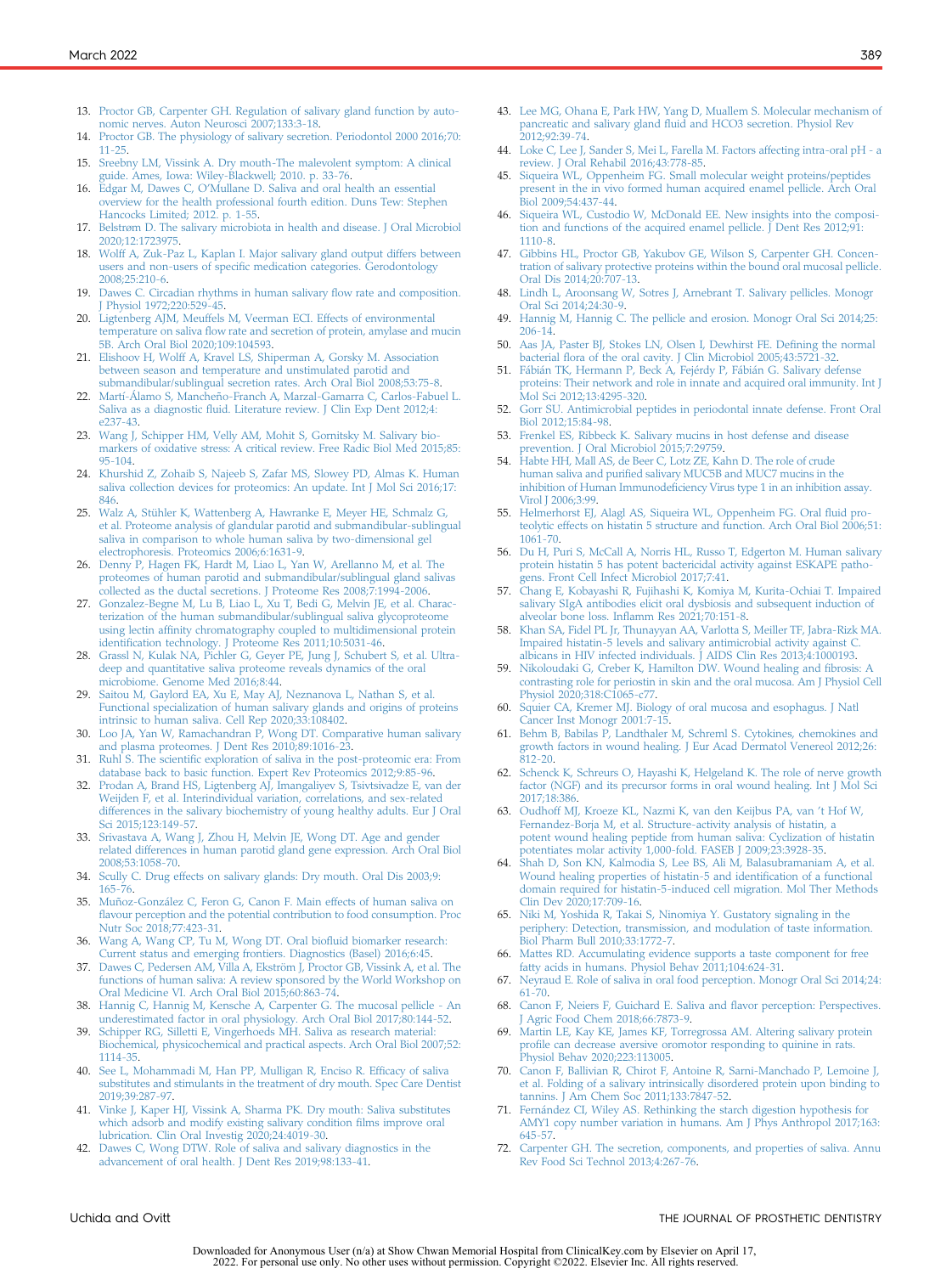- <span id="page-7-0"></span>73. [Newton JT, Awojobi O, Nasseripour M, Warburton F, Di Giorgio S,](http://refhub.elsevier.com/S0022-3913(21)00273-0/sref73) [Gallagher JE, et al. A systematic review and meta-analysis of the role of](http://refhub.elsevier.com/S0022-3913(21)00273-0/sref73) [sugar-free chewing gum in dental caries. JDR Clin Trans Res 2020;5:214-23.](http://refhub.elsevier.com/S0022-3913(21)00273-0/sref73)
- <span id="page-7-1"></span>74. [Wessel SW, van der Mei HC, Maitra A, Dodds MW, Busscher HJ. Potential](http://refhub.elsevier.com/S0022-3913(21)00273-0/sref74) benefi[ts of chewing gum for the delivery of oral therapeutics and its possible](http://refhub.elsevier.com/S0022-3913(21)00273-0/sref74) [role in oral healthcare. Expert Opin Drug Deliv 2016;13:1421-31.](http://refhub.elsevier.com/S0022-3913(21)00273-0/sref74)
- <span id="page-7-2"></span>75. [Peña-Bautista C, Durand T, Vigor C, Oger C, Galano JM, Cháfer-Pericás C.](http://refhub.elsevier.com/S0022-3913(21)00273-0/sref75) [Non-invasive assessment of oxidative stress in preterm infants. Free Radic](http://refhub.elsevier.com/S0022-3913(21)00273-0/sref75) [Biol Med 2019;142:73-81.](http://refhub.elsevier.com/S0022-3913(21)00273-0/sref75)
- <span id="page-7-3"></span>Kuł[ak-Bejda A, Waszkiewicz N. Diagnostic value of salivary markers in](http://refhub.elsevier.com/S0022-3913(21)00273-0/sref76) [neuropsychiatric disorders. Dis Markers 2019;2019:4360612](http://refhub.elsevier.com/S0022-3913(21)00273-0/sref76).
- <span id="page-7-4"></span>[Khan RS, Khurshid Z, Yahya Ibrahim Asiri F. Advancing point-of-care](http://refhub.elsevier.com/S0022-3913(21)00273-0/sref77) [\(PoC\) testing using human saliva as liquid biopsy. Diagnostics \(Basel\)](http://refhub.elsevier.com/S0022-3913(21)00273-0/sref77) [2017;7:39.](http://refhub.elsevier.com/S0022-3913(21)00273-0/sref77)
- <span id="page-7-5"></span>78. [van Oorschot RAH, Szkuta B, Meakin GE, Kokshoorn B, Goray M. DNA](http://refhub.elsevier.com/S0022-3913(21)00273-0/sref78) [transfer in forensic science: A review. Forensic Sci Int Genet 2019;38:140-66.](http://refhub.elsevier.com/S0022-3913(21)00273-0/sref78)
- <span id="page-7-6"></span>[Fábián TK, Fejérdy P, Csermely P. Salivary genomics, transcriptomics and](http://refhub.elsevier.com/S0022-3913(21)00273-0/sref79) [proteomics: The emerging concept of the oral ecosystem and their use in](http://refhub.elsevier.com/S0022-3913(21)00273-0/sref79) [the early diagnosis of cancer and other diseases. Curr Genomics 2008;9:](http://refhub.elsevier.com/S0022-3913(21)00273-0/sref79) [11-21.](http://refhub.elsevier.com/S0022-3913(21)00273-0/sref79)
- <span id="page-7-7"></span>80. [Melguizo-Rodríguez L, Costela-Ruiz VJ, Manzano-Moreno FJ, Ruiz C, Ill](http://refhub.elsevier.com/S0022-3913(21)00273-0/sref80)[escas-Montes R. Salivary biomarkers and their application in the diagnosis](http://refhub.elsevier.com/S0022-3913(21)00273-0/sref80) [and monitoring of the most common oral pathologies. Int J Mol Sci 2020;21:](http://refhub.elsevier.com/S0022-3913(21)00273-0/sref80) [5173.](http://refhub.elsevier.com/S0022-3913(21)00273-0/sref80)
- <span id="page-7-8"></span>81. [Qin R, Steel A, Fazel N. Oral mucosa biology and salivary biomarkers. Clin](http://refhub.elsevier.com/S0022-3913(21)00273-0/sref81) [Dermatol 2017;35:477-83.](http://refhub.elsevier.com/S0022-3913(21)00273-0/sref81)
- <span id="page-7-9"></span>82. [Podzimek S, Vondrackova L, Duskova J, Janatova T, Broukal Z. Salivary](http://refhub.elsevier.com/S0022-3913(21)00273-0/sref82) [markers for periodontal and general diseases. Dis Markers 2016;2016:](http://refhub.elsevier.com/S0022-3913(21)00273-0/sref82) [9179632](http://refhub.elsevier.com/S0022-3913(21)00273-0/sref82).
- <span id="page-7-10"></span>83. [Gao X, Jiang S, Koh D, Hsu CY. Salivary biomarkers for dental caries.](http://refhub.elsevier.com/S0022-3913(21)00273-0/sref83) [Periodontol 2000 2016;70:128-41.](http://refhub.elsevier.com/S0022-3913(21)00273-0/sref83)
- <span id="page-7-11"></span>84. [Kinane DF, Attström R. Advances in the pathogenesis of periodontitis.](http://refhub.elsevier.com/S0022-3913(21)00273-0/sref84) Group B consensus report of the fi[fth European Workshop in Periodon](http://refhub.elsevier.com/S0022-3913(21)00273-0/sref84)[tology. J Clin Periodontol 2005;32\(Suppl 6\):130-1.](http://refhub.elsevier.com/S0022-3913(21)00273-0/sref84)
- <span id="page-7-12"></span>85. [Vallabhan CG, Sivarajan S, Shivkumar AD, Narayanan V, Vijayakumar S,](http://refhub.elsevier.com/S0022-3913(21)00273-0/sref85) [Indhuja RS. Assessment of salivary](http://refhub.elsevier.com/S0022-3913(21)00273-0/sref85) flow rate in patients with chronic [periodontitis. J Pharm Bioallied Sci 2020;12:S308-12.](http://refhub.elsevier.com/S0022-3913(21)00273-0/sref85)
- <span id="page-7-13"></span>86. [Bassim CW, Redman RS, DeNucci DJ, Becker KL, Nylen ES. Salivary](http://refhub.elsevier.com/S0022-3913(21)00273-0/sref86) [procalcitonin and periodontitis in diabetes. J Dent Res 2008;87:630-4.](http://refhub.elsevier.com/S0022-3913(21)00273-0/sref86)
- <span id="page-7-14"></span>87. [Ramseier CA, Kinney JS, Herr AE, Braun T, Sugai JV, Shelburne CA, et al.](http://refhub.elsevier.com/S0022-3913(21)00273-0/sref87) Identifi[cation of pathogen and host-response markers correlated with](http://refhub.elsevier.com/S0022-3913(21)00273-0/sref87) [periodontal disease. J Periodontol 2009;80:436-46](http://refhub.elsevier.com/S0022-3913(21)00273-0/sref87).
- <span id="page-7-15"></span>88. [Gursoy UK, Könönen E, Uitto VJ, Pussinen PJ, Hyvärinen K, Suominen-](http://refhub.elsevier.com/S0022-3913(21)00273-0/sref88)[Taipale L, et al. Salivary interleukin-1beta concentration and the presence of](http://refhub.elsevier.com/S0022-3913(21)00273-0/sref88)
- [multiple pathogens in periodontitis. J Clin Periodontol 2009;36:922-7](http://refhub.elsevier.com/S0022-3913(21)00273-0/sref88). 89. [Salminen A, Gursoy UK, Paju S, Hyvärinen K, Mäntylä P, Buhlin K, et al.](http://refhub.elsevier.com/S0022-3913(21)00273-0/sref89) [Salivary biomarkers of bacterial burden, in](http://refhub.elsevier.com/S0022-3913(21)00273-0/sref89)flammatory response, and tissue [destruction in periodontitis. J Clin Periodontol 2014;41:442-50](http://refhub.elsevier.com/S0022-3913(21)00273-0/sref89).
- 90. [Sorsa T, Gursoy UK, Nwhator S, Hernandez M, Tervahartiala T,](http://refhub.elsevier.com/S0022-3913(21)00273-0/sref90) [Leppilahti J, et al. Analysis of matrix metalloproteinases, especially MMP-8,](http://refhub.elsevier.com/S0022-3913(21)00273-0/sref90) in gingival creviclular fl[uid, mouthrinse and saliva for monitoring peri](http://refhub.elsevier.com/S0022-3913(21)00273-0/sref90)[odontal diseases. Periodontol 2000 2016;70:142-63.](http://refhub.elsevier.com/S0022-3913(21)00273-0/sref90)
- 91. [de Morais EF, Pinheiro JC, Leite RB, Santos PPA, Barboza CAG. Matrix](http://refhub.elsevier.com/S0022-3913(21)00273-0/sref91) [metalloproteinase-8 levels in periodontal disease patients: A systematic](http://refhub.elsevier.com/S0022-3913(21)00273-0/sref91) [review. J Periodontal Res 2018;53:156-63.](http://refhub.elsevier.com/S0022-3913(21)00273-0/sref91)
- <span id="page-7-16"></span>[Barros SP, Williams R, Offenbacher S, Morelli T. Gingival crevicular](http://refhub.elsevier.com/S0022-3913(21)00273-0/sref92) fluid as [a source of biomarkers for periodontitis. Periodontol 2000 2016;70:53-64](http://refhub.elsevier.com/S0022-3913(21)00273-0/sref92).
- <span id="page-7-17"></span>93. [Ozeki M, Nozaki T, Aoki J, Bamba T, Jensen KR, Murakami S, et al.](http://refhub.elsevier.com/S0022-3913(21)00273-0/sref93) [Metabolomic analysis of gingival crevicular](http://refhub.elsevier.com/S0022-3913(21)00273-0/sref93) fluid using gas chromatography/ [mass spectrometry. Mass Spectrom \(Tokyo\) 2016;5:A0047](http://refhub.elsevier.com/S0022-3913(21)00273-0/sref93).
- <span id="page-7-18"></span>94. [Tonetti MS, Greenwell H, Kornman KS. Staging and grading of](http://refhub.elsevier.com/S0022-3913(21)00273-0/sref94) [periodontitis: Framework and proposal of a new classi](http://refhub.elsevier.com/S0022-3913(21)00273-0/sref94)fication and case defi[nition. J Periodontol 2018;89\(Suppl 1\):S159-72.](http://refhub.elsevier.com/S0022-3913(21)00273-0/sref94)
- <span id="page-7-19"></span>95. [Barnes VM, Ciancio SG, Shibly O, Xu T, Devizio W, Trivedi HM, et al.](http://refhub.elsevier.com/S0022-3913(21)00273-0/sref95) [Metabolomics reveals elevated macromolecular degradation in periodontal](http://refhub.elsevier.com/S0022-3913(21)00273-0/sref95) [disease. J Dent Res 2011;90:1293-7](http://refhub.elsevier.com/S0022-3913(21)00273-0/sref95).
- 96. [Kuboniwa M, Sakanaka A, Hashino E, Bamba T, Fukusaki E, Amano A.](http://refhub.elsevier.com/S0022-3913(21)00273-0/sref96) Prediction of periodontal infl[ammation via metabolic pro](http://refhub.elsevier.com/S0022-3913(21)00273-0/sref96)filing of saliva. Dent Res 2016;95:1381-6.
- 97. [Mikkonen JJ, Singh SP, Herrala M, Lappalainen R, Myllymaa S, Kullaa AM.](http://refhub.elsevier.com/S0022-3913(21)00273-0/sref97) [Salivary metabolomics in the diagnosis of oral cancer and periodontal](http://refhub.elsevier.com/S0022-3913(21)00273-0/sref97) [diseases. J Periodontal Res 2016;51:431-7](http://refhub.elsevier.com/S0022-3913(21)00273-0/sref97).
- <span id="page-7-20"></span>[Heron SE, Elahi S. HIV Infection and compromised mucosal immunity:](http://refhub.elsevier.com/S0022-3913(21)00273-0/sref98) Oral manifestations and systemic infl[ammation. Front Immunol 2017;8:241.](http://refhub.elsevier.com/S0022-3913(21)00273-0/sref98)
- <span id="page-7-21"></span>99. [Ryder MI, Shiboski C, Yao TJ, Moscicki AB. Current trends and new](http://refhub.elsevier.com/S0022-3913(21)00273-0/sref99) [developments in HIV research and periodontal diseases. Periodontol 2000](http://refhub.elsevier.com/S0022-3913(21)00273-0/sref99) [2020;82:65-77](http://refhub.elsevier.com/S0022-3913(21)00273-0/sref99).
- <span id="page-7-22"></span>100. [Cheng YS, Rees T, Wright J. A review of research on salivary biomarkers for](http://refhub.elsevier.com/S0022-3913(21)00273-0/sref100) [oral cancer detection. Clin Transl Med 2014;3:3](http://refhub.elsevier.com/S0022-3913(21)00273-0/sref100).
- <span id="page-7-23"></span>101. Roi A, Roi C, Negruțiu ML, Riviș [M, Sinescu C, Rusu LC. The challenges of](http://refhub.elsevier.com/S0022-3913(21)00273-0/sref101) [OSCC diagnosis: Salivary cytokines as potential biomarkers. J Clin Med](http://refhub.elsevier.com/S0022-3913(21)00273-0/sref101) [2020;9:2866.](http://refhub.elsevier.com/S0022-3913(21)00273-0/sref101)
- <span id="page-7-24"></span>102. [Rathnayake N, Akerman S, Klinge B, Lundegren N, Jansson H, Tryselius Y,](http://refhub.elsevier.com/S0022-3913(21)00273-0/sref102) [et al. Salivary biomarkers for detection of systemic diseases. PLoS One](http://refhub.elsevier.com/S0022-3913(21)00273-0/sref102) [2013;8:e61356](http://refhub.elsevier.com/S0022-3913(21)00273-0/sref102).
- <span id="page-7-25"></span>103. [Szabo YZ, Slavish DC, Graham-Engeland JE. The effect of acute stress on](http://refhub.elsevier.com/S0022-3913(21)00273-0/sref103) salivary markers of infl[ammation: A systematic review and meta-analysis.](http://refhub.elsevier.com/S0022-3913(21)00273-0/sref103) [Brain Behav Immun 2020;88:887-900](http://refhub.elsevier.com/S0022-3913(21)00273-0/sref103).
- <span id="page-7-26"></span>104. [Aqrawi LA, Galtung HK, Vestad B, Øvstebø R, Thiede B, Rusthen S, et al.](http://refhub.elsevier.com/S0022-3913(21)00273-0/sref104) Identifi[cation of potential saliva and tear biomarkers in primary Sjögren](http://refhub.elsevier.com/S0022-3913(21)00273-0/sref104)'s [syndrome, utilising the extraction of extracellular vesicles and proteomics](http://refhub.elsevier.com/S0022-3913(21)00273-0/sref104) [analysis. Arthritis Res Ther 2017;19:14.](http://refhub.elsevier.com/S0022-3913(21)00273-0/sref104)
- <span id="page-7-27"></span>105. [Aitken JP, Ortiz C, Morales-Bozo I, Rojas-Alcayaga G, Baeza M, Beltran C,](http://refhub.elsevier.com/S0022-3913(21)00273-0/sref105) et al. a[-2-macroglobulin in saliva is associated with glycemic control in](http://refhub.elsevier.com/S0022-3913(21)00273-0/sref105) patients with type 2 diabetes mellitus. Dis Markers 2015;2015:128653
- <span id="page-7-28"></span>[Farah R, Haraty H, Salame Z, Fares Y, Ojcius DM, Said Sadier N. Salivary](http://refhub.elsevier.com/S0022-3913(21)00273-0/sref106) [biomarkers for the diagnosis and monitoring of neurological diseases.](http://refhub.elsevier.com/S0022-3913(21)00273-0/sref106) [Biomed J 2018;41:63-87](http://refhub.elsevier.com/S0022-3913(21)00273-0/sref106).
- <span id="page-7-29"></span>107. [Klimiuk A, Maciejczyk M, Choromanska M, Fejfer K, Waszkiewicz N,](http://refhub.elsevier.com/S0022-3913(21)00273-0/sref107) [Zalewska A. Salivary redox biomarkers in different stages of dementia](http://refhub.elsevier.com/S0022-3913(21)00273-0/sref107) [severity. J Clin Med 2019;8:840](http://refhub.elsevier.com/S0022-3913(21)00273-0/sref107).
- <span id="page-7-30"></span>108. [Tiongco RE, Bituin A, Arceo E, Rivera N, Singian E. Salivary glucose as a](http://refhub.elsevier.com/S0022-3913(21)00273-0/sref108) [non-invasive biomarker of type 2 diabetes mellitus. J Clin Exp Dent 2018;10:](http://refhub.elsevier.com/S0022-3913(21)00273-0/sref108) [e902-7.](http://refhub.elsevier.com/S0022-3913(21)00273-0/sref108)
- <span id="page-7-31"></span>109. [Mussavira S, Dharmalingam M, Omana Sukumaran B. Salivary glucose and](http://refhub.elsevier.com/S0022-3913(21)00273-0/sref109) [antioxidant defense markers in type II diabetes mellitus. Turk J Med Sci](http://refhub.elsevier.com/S0022-3913(21)00273-0/sref109) [2015;45:141-7.](http://refhub.elsevier.com/S0022-3913(21)00273-0/sref109)
- <span id="page-7-32"></span>110. [Naseri R, Mozaffari HR, Ramezani M, Sadeghi M. Effect of diabetes mellitus](http://refhub.elsevier.com/S0022-3913(21)00273-0/sref110) [type 2 on salivary glucose, immunoglobulin A, total protein, and amylase](http://refhub.elsevier.com/S0022-3913(21)00273-0/sref110) [levels in adults: A systematic review and meta-analysis of case-control](http://refhub.elsevier.com/S0022-3913(21)00273-0/sref110) [studies. J Res Med Sci 2018;23:89.](http://refhub.elsevier.com/S0022-3913(21)00273-0/sref110)
- <span id="page-7-33"></span>111. [Kuehl MN, Rodriguez H, Burkhardt BR, Alman AC. Tumor necrosis factor](http://refhub.elsevier.com/S0022-3913(21)00273-0/sref111)a[, matrix-metalloproteinases 8 and 9 levels in the saliva are associated with](http://refhub.elsevier.com/S0022-3913(21)00273-0/sref111) [increased hemoglobin A1c in type 1 diabetes subjects. PLoS One 2015;10:](http://refhub.elsevier.com/S0022-3913(21)00273-0/sref111) [e0125320](http://refhub.elsevier.com/S0022-3913(21)00273-0/sref111).
- <span id="page-7-34"></span>112. [Perry GH, Dominy NJ, Claw KG, Lee AS, Fiegler H, Redon R, et al. Diet and](http://refhub.elsevier.com/S0022-3913(21)00273-0/sref112) [the evolution of human amylase gene copy number variation. Nat Genet](http://refhub.elsevier.com/S0022-3913(21)00273-0/sref112) [2007;39:1256-60.](http://refhub.elsevier.com/S0022-3913(21)00273-0/sref112)
- <span id="page-7-35"></span>113. [Usher CL, Handsaker RE, Esko T, Tuke MA, Weedon MN, Hastie AR, et al.](http://refhub.elsevier.com/S0022-3913(21)00273-0/sref113) [Structural forms of the human amylase locus and their relationships to](http://refhub.elsevier.com/S0022-3913(21)00273-0/sref113) [SNPs, haplotypes and obesity. Nat Genet 2015;47:921-5](http://refhub.elsevier.com/S0022-3913(21)00273-0/sref113).
- <span id="page-7-36"></span>114. [Modéer T, Blomberg CC, Wondimu B, Julihn A, Marcus C. Association](http://refhub.elsevier.com/S0022-3913(21)00273-0/sref114) between obesity, fl[ow rate of whole saliva, and dental caries in adolescents.](http://refhub.elsevier.com/S0022-3913(21)00273-0/sref114) [Obesity \(Silver Spring\) 2010;18:2367-73.](http://refhub.elsevier.com/S0022-3913(21)00273-0/sref114)
- <span id="page-7-37"></span>115. [Lundin M, Yucel-Lindberg T, Dahllöf G, Marcus C, Modéer T. Correlation](http://refhub.elsevier.com/S0022-3913(21)00273-0/sref115) [between TNFalpha in gingival crevicular](http://refhub.elsevier.com/S0022-3913(21)00273-0/sref115) fluid and body mass index in obese [subjects. Acta Odontol Scand 2004;62:273-7](http://refhub.elsevier.com/S0022-3913(21)00273-0/sref115).
- <span id="page-7-38"></span>116. [Chielle EO, Casarin JN. Evaluation of salivary oxidative parameters in](http://refhub.elsevier.com/S0022-3913(21)00273-0/sref116) [overweight and obese young adults. Arch Endocrinol Metab 2017;61:152-9](http://refhub.elsevier.com/S0022-3913(21)00273-0/sref116).
- <span id="page-7-39"></span>117. Zalewska A, Kossakowska A, Taranta-Janusz K, Zię[ba S, Fejfer K,](http://refhub.elsevier.com/S0022-3913(21)00273-0/sref117) [Salamonowicz M, et al. Dysfunction of salivary glands, disturbances in](http://refhub.elsevier.com/S0022-3913(21)00273-0/sref117) [salivary antioxidants and increased oxidative damage in saliva of overweight](http://refhub.elsevier.com/S0022-3913(21)00273-0/sref117) [and obese adolescents. J Clin Med 2020;9:548.](http://refhub.elsevier.com/S0022-3913(21)00273-0/sref117)
- <span id="page-7-40"></span>118. [Desai GS, Mathews ST. Saliva as a non-invasive diagnostic tool for](http://refhub.elsevier.com/S0022-3913(21)00273-0/sref118) infl[ammation and insulin-resistance. World J Diabetes 2014;5:730-8](http://refhub.elsevier.com/S0022-3913(21)00273-0/sref118).
- <span id="page-7-41"></span>119. [Ben-Zvi I, Green Y, Nakhoul F, Kanter Y, Nagler RM. Effects of diabetes](http://refhub.elsevier.com/S0022-3913(21)00273-0/sref119) [mellitus, chronic renal failure and hemodialysis on serum and salivary](http://refhub.elsevier.com/S0022-3913(21)00273-0/sref119) [antioxidant status. Nephron Clin Pract 2007;105:c114-20](http://refhub.elsevier.com/S0022-3913(21)00273-0/sref119).
- <span id="page-7-42"></span>120. [Obayashi K. Salivary mental stress proteins. Clin Chim Acta 2013;425:](http://refhub.elsevier.com/S0022-3913(21)00273-0/sref120) [196-201](http://refhub.elsevier.com/S0022-3913(21)00273-0/sref120).
- <span id="page-7-43"></span>121. [Giacomello G, Scholten A, Parr MK. Current methods for stress marker](http://refhub.elsevier.com/S0022-3913(21)00273-0/sref121) [detection in saliva. J Pharm Biomed Anal 2020;191:113604](http://refhub.elsevier.com/S0022-3913(21)00273-0/sref121).
- <span id="page-7-44"></span>[Coulon N, Brailly-Tabard S, Walter M, Tordjman S. Altered circadian](http://refhub.elsevier.com/S0022-3913(21)00273-0/sref122) [patterns of salivary cortisol in individuals with schizophrenia: A critical](http://refhub.elsevier.com/S0022-3913(21)00273-0/sref122) [literature review. J Physiol Paris 2016;110:439-47](http://refhub.elsevier.com/S0022-3913(21)00273-0/sref122).
- <span id="page-7-45"></span>123. [Peña-Bautista C, Escrig R, Lara I, García-Blanco A, Cháfer-Pericás C,](http://refhub.elsevier.com/S0022-3913(21)00273-0/sref123) [Vento M. Non-invasive monitoring of stress biomarkers in the newborn](http://refhub.elsevier.com/S0022-3913(21)00273-0/sref123) [period. Semin Fetal Neonatal Med 2019;24:101002.](http://refhub.elsevier.com/S0022-3913(21)00273-0/sref123)
- <span id="page-7-46"></span>124. [Nater UM, Rohleder N. Salivary alpha-amylase as a non-invasive biomarker](http://refhub.elsevier.com/S0022-3913(21)00273-0/sref124) [for the sympathetic nervous system: Current state of research. Psycho](http://refhub.elsevier.com/S0022-3913(21)00273-0/sref124)[neuroendocrinology 2009;34:486-96](http://refhub.elsevier.com/S0022-3913(21)00273-0/sref124).
- <span id="page-7-47"></span>125. [Cozma S, Dima-Cozma LC, Ghiciuc CM, Pasquali V, Saponaro A,](http://refhub.elsevier.com/S0022-3913(21)00273-0/sref125) [Patacchioli FR. Salivary cortisol and](http://refhub.elsevier.com/S0022-3913(21)00273-0/sref125)  $\alpha$ -amylase: Subclinical indicators of [stress as cardiometabolic risk. Braz J Med Biol Res 2017;50:e5577.](http://refhub.elsevier.com/S0022-3913(21)00273-0/sref125)
- <span id="page-7-48"></span>126. [Nagy T, van Lien R, Willemsen G, Proctor G, Efting M, Fülöp M, et al.](http://refhub.elsevier.com/S0022-3913(21)00273-0/sref126) A fl[uid response: Alpha-amylase reactions to acute laboratory stress](http://refhub.elsevier.com/S0022-3913(21)00273-0/sref126) [are related to sample timing and saliva](http://refhub.elsevier.com/S0022-3913(21)00273-0/sref126) flow rate. Biol Psychol 2015;109: [111-9](http://refhub.elsevier.com/S0022-3913(21)00273-0/sref126).
- <span id="page-7-49"></span>127. [Harrison RF, Debono M, Whitaker MJ, Keevil BG, Newell-Price J, Ross RJ.](http://refhub.elsevier.com/S0022-3913(21)00273-0/sref127) [Salivary cortisone to estimate cortisol exposure and sampling frequency](http://refhub.elsevier.com/S0022-3913(21)00273-0/sref127) [required based on serum cortisol measurements. J Clin Endocrinol Metab](http://refhub.elsevier.com/S0022-3913(21)00273-0/sref127) [2019;104:765-72.](http://refhub.elsevier.com/S0022-3913(21)00273-0/sref127)
- <span id="page-7-50"></span>128. [Ross SA, Ahmed A, Palmer AL, Michaels MG, Sánchez PJ, Bernstein DI,](http://refhub.elsevier.com/S0022-3913(21)00273-0/sref128) [et al. Detection of congenital cytomegalovirus infection by real-time](http://refhub.elsevier.com/S0022-3913(21)00273-0/sref128)